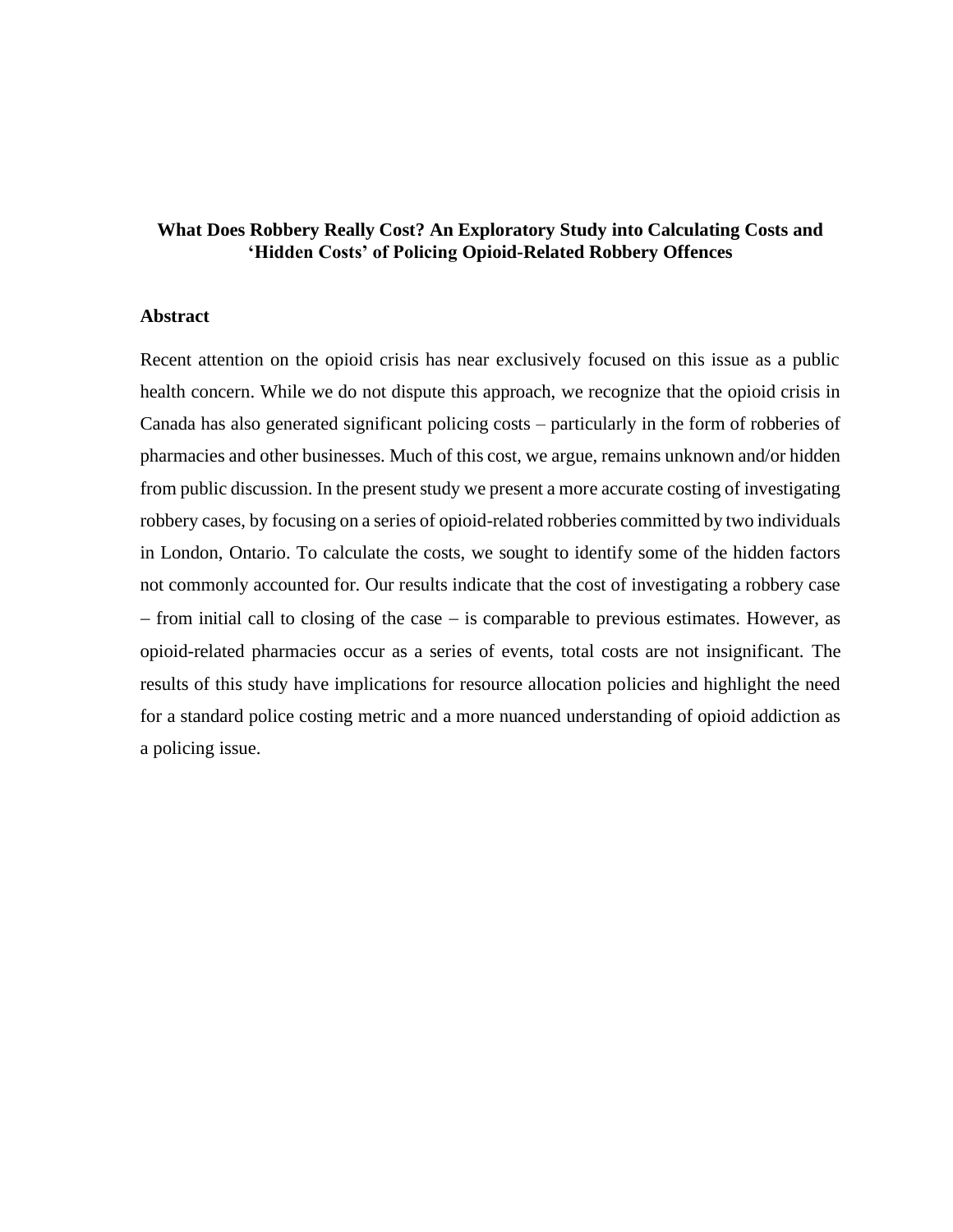Officers were called to the drug store at 109-460 Springbank Dr. around 3:20 p.m. for an attempted robbery.

Police say a lone male approached the pharmacist, threatened violence and demanded medication, but was not given any and fled on foot (CTV London 2016a).

According to officers a man entered the Rexall Pharmacy at Oxford and Waterloo Streets and demanded narcotics.

An undisclosed amount of narcotics was turned over to the man who then fled on foot (CTV London 2016b).

Between January  $6<sup>th</sup>$  to April 9<sup>th</sup>, 2016 the London Police Service responded to a string of seven robbery calls involving pharmacies within their jurisdiction. In each case, robbers demanded that pharmacy staff provide them with narcotics. Two men were subsequently identified, arrested, charged and convicted.

Although the present study focuses on costs associated with the mini-crime wave described above, it is important to keep in mind that opioid-related robberies have been on the rise in Canada and the U.S. (Burke 2017; Coffey and Copenhagen 2017; Fletcher 2017; Heydari 2017; Potkins 2017), as have been thefts of opioids from pharmacies and hospitals (Tromp 2016; Howorun 2017). Indeed, that same year, there were nineteen pharmacy robberies in London in total, with eight occurring in December 2016 alone (Daniszewski 2017). We point this out because media, policy and public discourse has tended to focus largely on opioid addiction as a public health issue, often paying less attention to the crimes associated with the current crisis and the costs of those crimes for communities. While we recognize that it is important to treat addiction as a health, and not as a criminal justice, issue, we are also mindful of the fact that increases in opioid-related crimes are occurring at a time when public officials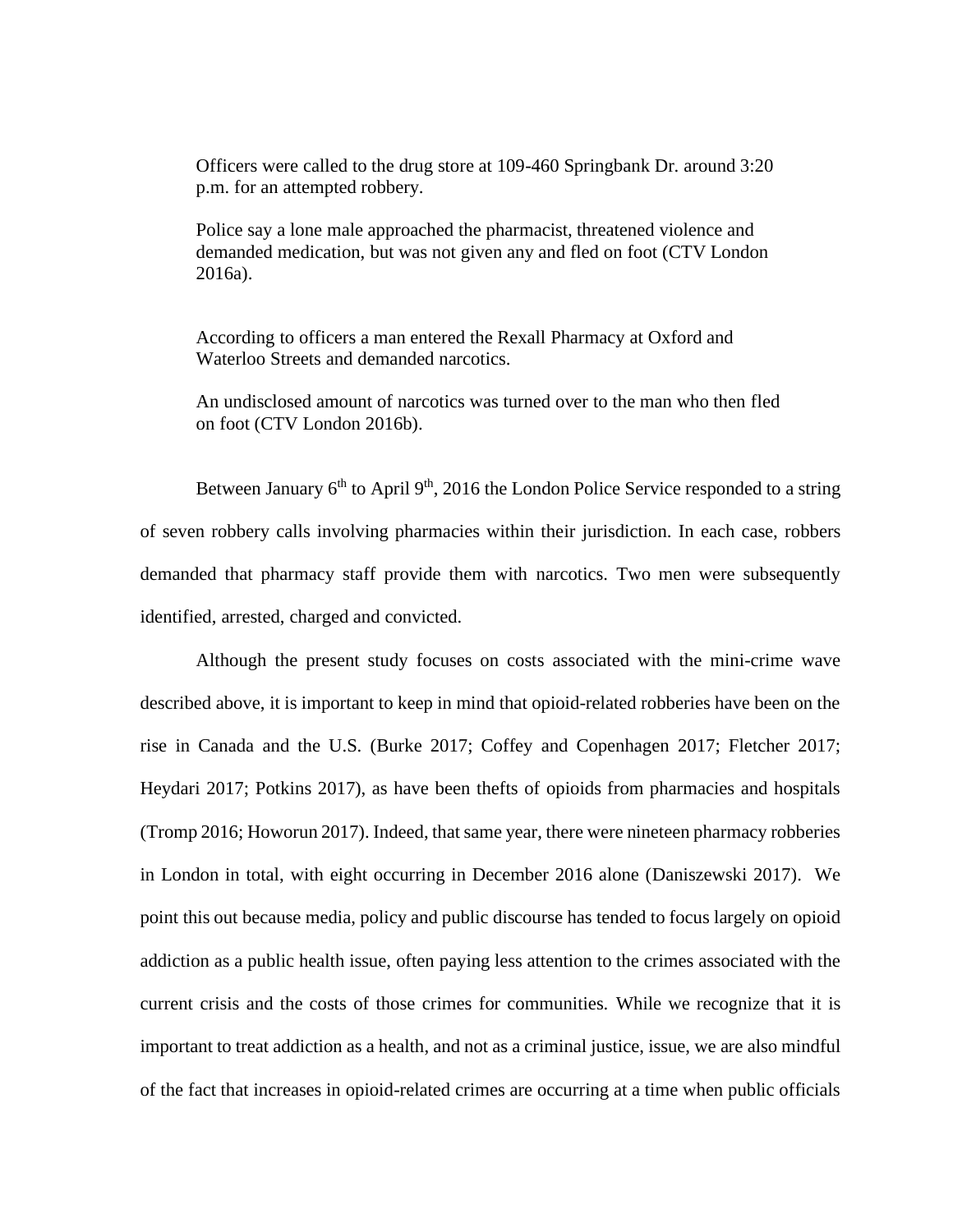have been looking at the 'economics of policing' in Canada (Public Safety Canada 2013), 'austerity policing' in the U.K. (Innes 2010), and making police 'more affordable' in the U.S. (Gascon and Fogelson 2010) as means of shrinking police budgets. Regardless of their bottomline impact on policing budgets, the costs of opioid-related crimes are, and will continue to be, absorbed by local communities.

In the present study we contribute to on-going discussion on the 'costs of the opioid crisis' by presenting a more accurate costing of investigating opioid-fueled robbery cases. As noted, our focus is on a series of opioid-related robberies committed by two individuals in 2016 in London, Canada. To calculate the costs, we sought to identify some of the hidden factors not commonly accounted for and thus provide an opportunity for future researchers to advance methodology in this area. Our results indicate that the cost of investigating a robbery case − from initial call to closing of the case − is comparable to previous estimates (Ellingwood 2016). However, as opioid-related pharmacies occur as a series of events, total costs are not insignificant. The results of this study have significant implications for resource allocation policies and highlight the need for a standard police costing metric and a more nuanced understanding of opioid addiction as a policing issue.

#### **What do we currently know?**

Currently, there are no well-established methods for accurately estimating policing costs. This is perhaps not entirely surprising given that personnel and other costs can differ among agencies and that researchers, as well as police services, may employ different metrics for allocating costs, which, in turn, produce varied results (Ellingwood, 2016). As an example of the latter, Di Matteo (2014) explores crime rates and costs by analyzing real per capita police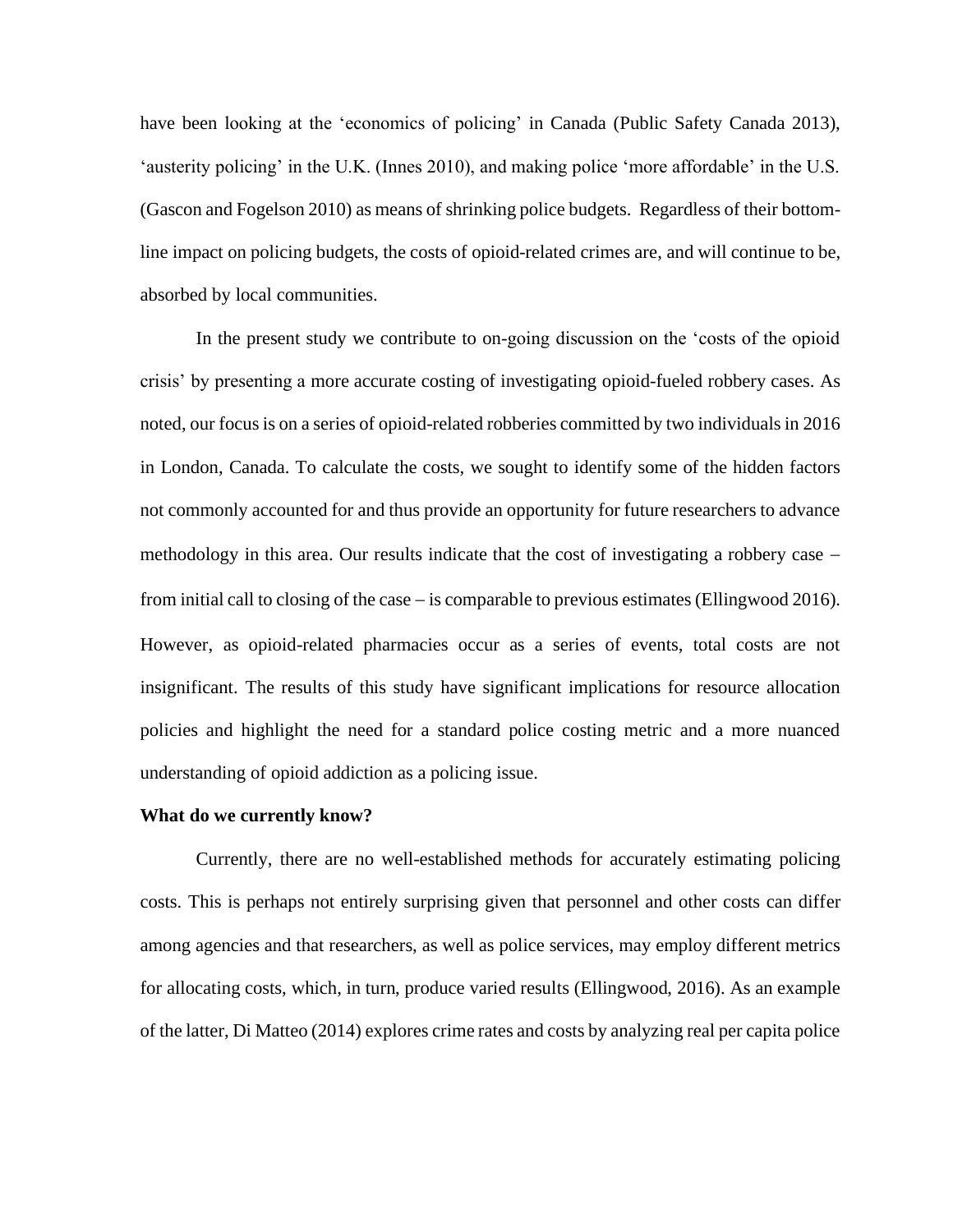expenditures, as well as police service strength<sup>1</sup>. Easton et al.  $(2014)$  estimate police costs by comparing expenditures to the volume of crimes of which police are aware. Somewhat problematically, reliance on official crime rates means that both of these studies may unintentionally include operational costs not associated with crime (ie. such as community engagement or crime prevention activities), as well as excluding operational costs of noncounted crimes and forms of disorder<sup>2</sup>. Gabor (2015) recently synthesized data from other published studies as a means of measuring policing expenditures. As with other studies on costs, several issues pertaining to the methodology of measuring policing costs can be identified. First, cost metrics differed across the studies used. For example, some of the studies included by Gabor focus directly on criminal justice system costs, whereas others include perceived costs incurred to victims and to society as a whole. Second, some researchers chose to break down victim costs into tangible costs (i.e. hospital bills) and intangible costs (i.e. pain and suffering). In short, as Gabor notes, the lack of standardized costing metrics makes attempts at creating average costs incredibly difficult (see also Ellingwood 2016).

Such difficulties have not, however, stopped individuals and groups from attempting to generate crime costs. One such attempt was made in 2010, when researchers at RAND developed a 'Cost of Crime Calculator'. This tool attempts to measure the effects of altering the number of police offers on crime rates within a particular jurisdiction, which is seen by

<sup>&</sup>lt;sup>1</sup> Defined as the number of officer per 100,000 individuals in a given area (Di Matteo, 2014)

 $2$  Where an incident involves multiple offences, the Uniform Crime Reports (UCR) system only records the most serious offence (Ellingwood, 2016). The incompleteness of UCR2 data highlights a critical gap in this area, as factors that play a significant role in certain offences may be buried; the potential concealing of drug offences related to a robbery may be an example of this.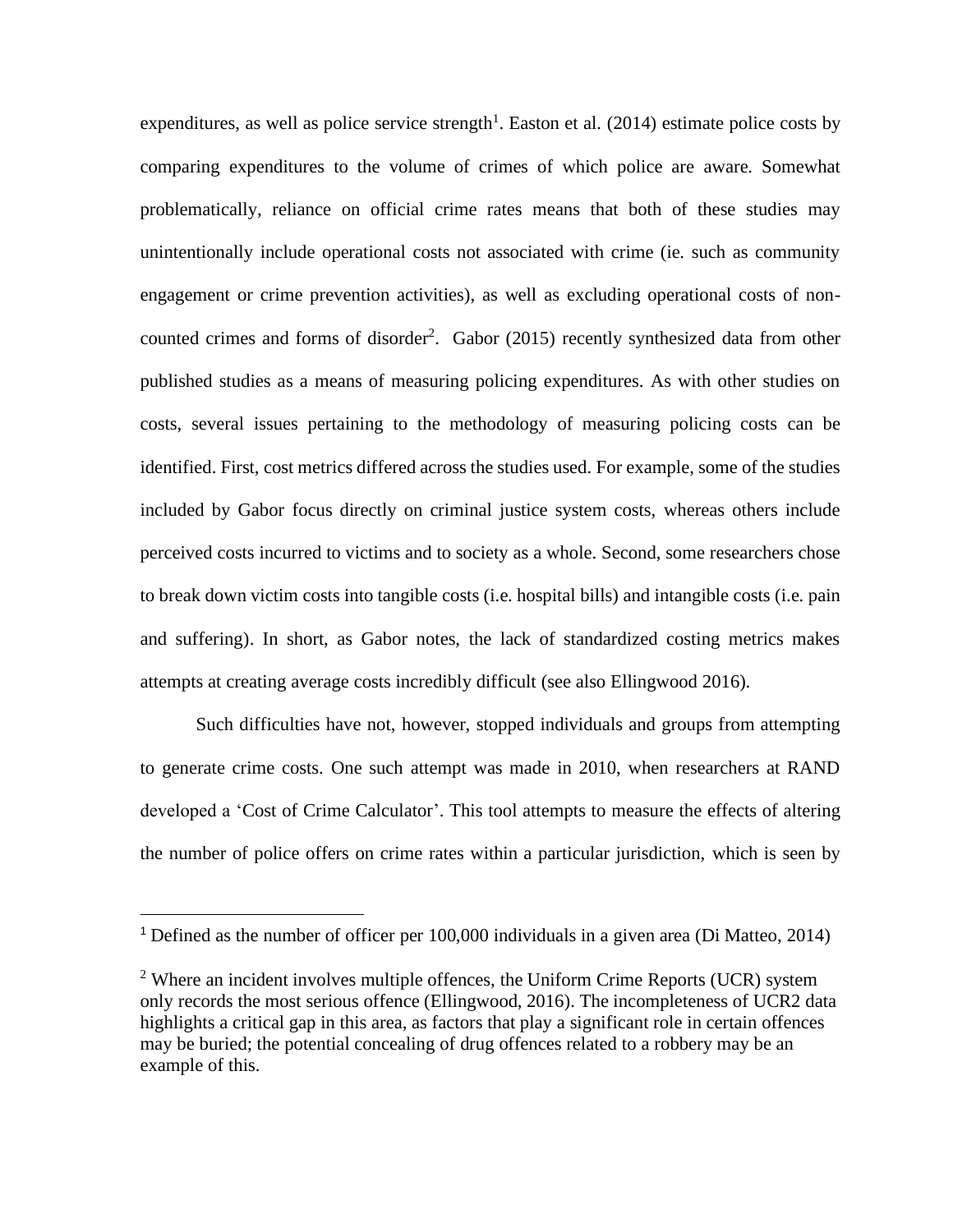some as informative for policy-makers who are conducting cost-benefit analyses (Ruddell and Jones, 2014). When calculating policing costs, the program looks at the levels of crime reported, perceived societal costs of these offences, and police effectiveness in reducing crime (ibid). In this process, the societal costs are estimated using accounting-based methods (totaling of tangible and intangible costs) and contingent evaluation methods (the willingness of society to pay more taxes to improve crime reduction programs) (Heaton 2010). In a recent paper in which the authors applied the Calculator to Canadian data, Ruddell and Jones (2014) found that although the Calculator was intended to be used in the U.S., it may also be useful in the Canadian context. They tested this idea using data from the Regina Police Service in 2013 (ibid), observing that the addition of one police officer would produce a \$290,215 (CAD) crime reduction benefit (ibid). However, the authors note that the U.S. direct and indirect costs of crime may differ from those in Canada, which will most likely lead to the calculator underestimating the value of increasing the number of officers. Another issue worth noting is that Canadian data are constructed using accounting-based methods rather than contingent evaluation, which ultimately leads to lower costs estimates (ibid).

It is not uncommon for societal shifts to generate changes in policing and policing costs. Perhaps the most dramatic example of this is the deinstitutionalization movement in the 1960s and 70s, which is experienced today in the form of high rates of mental health-related calls to local police (Boyce, Rotenberg and Karam, 2015). One of the most recent significant shifts to impact local policing is the opioid epidemic. Most Canadians are familiar with the rather dismal statistics on increasing rates of opioid overdose deaths: from 2, 946 Canadian deaths in 2016 to 2,923 fatal overdoses for the first nine months of 2017 (Government of Canada, 2018). What is less well known is the extent to which opioid addiction has fueled certain forms of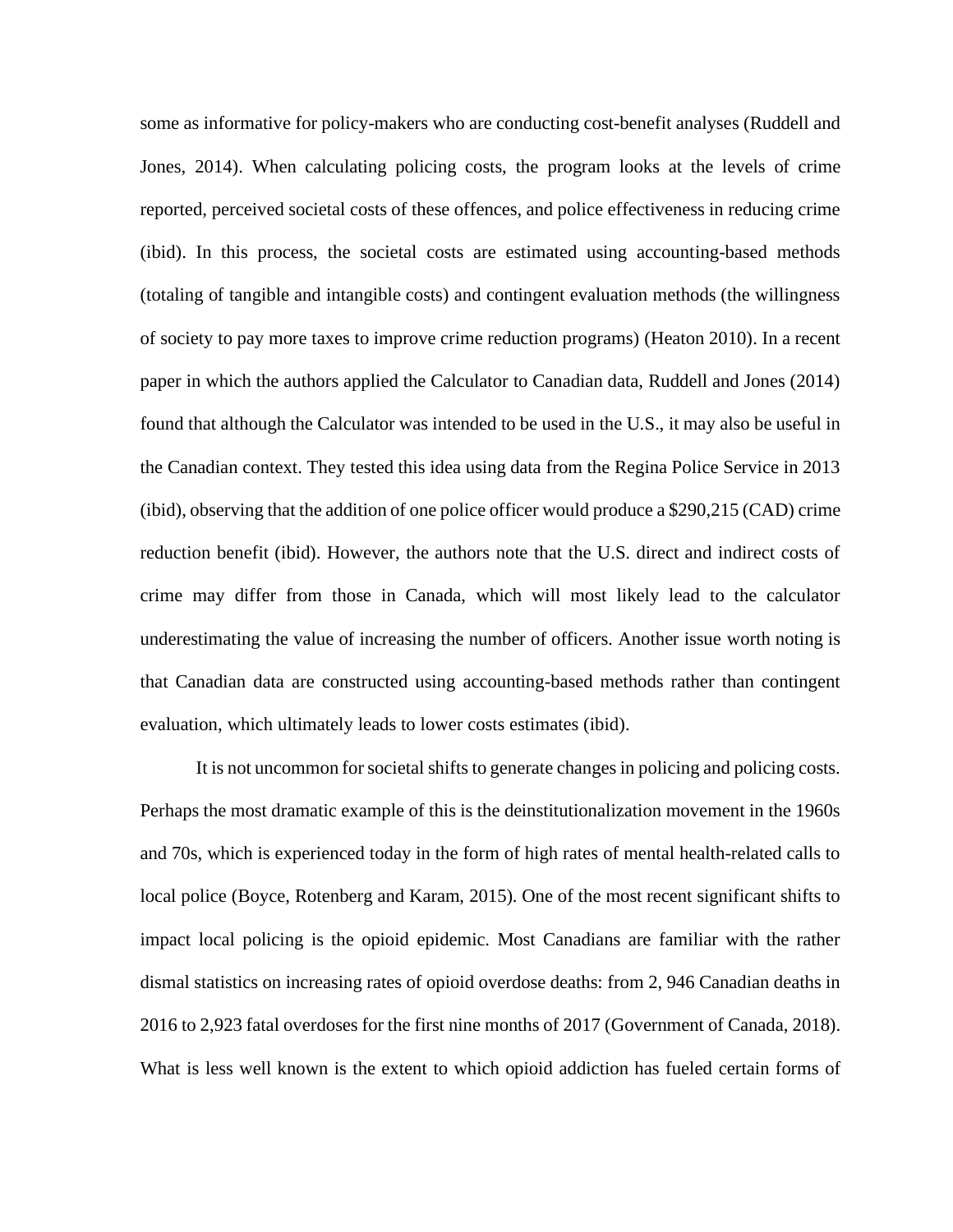crime, generating potential increases in both acquisitive and violent crimes. In relation to the latter, we know from previous research that that there is a positive link between drug addiction and robbery (Cousineau and Gillet 2001). Anecdotally, we have multiple published reports of increasing rates of pharmacy robberies in which robbers demand 'drugs.' Thus, if we want to better understand how the opioid crisis is affecting policing costs, at least one place to start is with a better understanding of robbery costs.

An early attempt to investigate the costs of police activity was undertaken by Webster (1970), who calculated averages for the frequency and time allocated to particular police tasks. The study examined robbery – a form of crimes against persons – which constituted 2.82% of the total assignments and 2.96% of the total time consumed on all assignments (Webster, 1970). While this indicates that robbery has a low rate of occurrence, these data are in contrast with the National Incident Based Reporting System, which lists robbery in the category of crimes against property (National Incident Based Reporting System [NIBRS], 2011). According to the study, 13.76% of police activities consisted of responding to crimes against property, which took up 14.82% of their total time (Webster, 1970). During the 54-week period of this study, officers received calls for service relating to robbery 2,917 times. From this data, it was found to be very rare for police officers to arrive at the scene while the robbery was being carried out (Webster, 1970). No further analysis on robberies was put forth in this study; however, it may be inferred that the length and overall cost of investigations are larger when perpetrators are not found and arrested at the scene.

The Gabor (2015) study previously cited also attempted to estimate the cost of robbery. In this case, the mean, minimum, and maximum costs of robbery per incident in 2014 were calculated using a global literature review approach that compiled data from existing studies.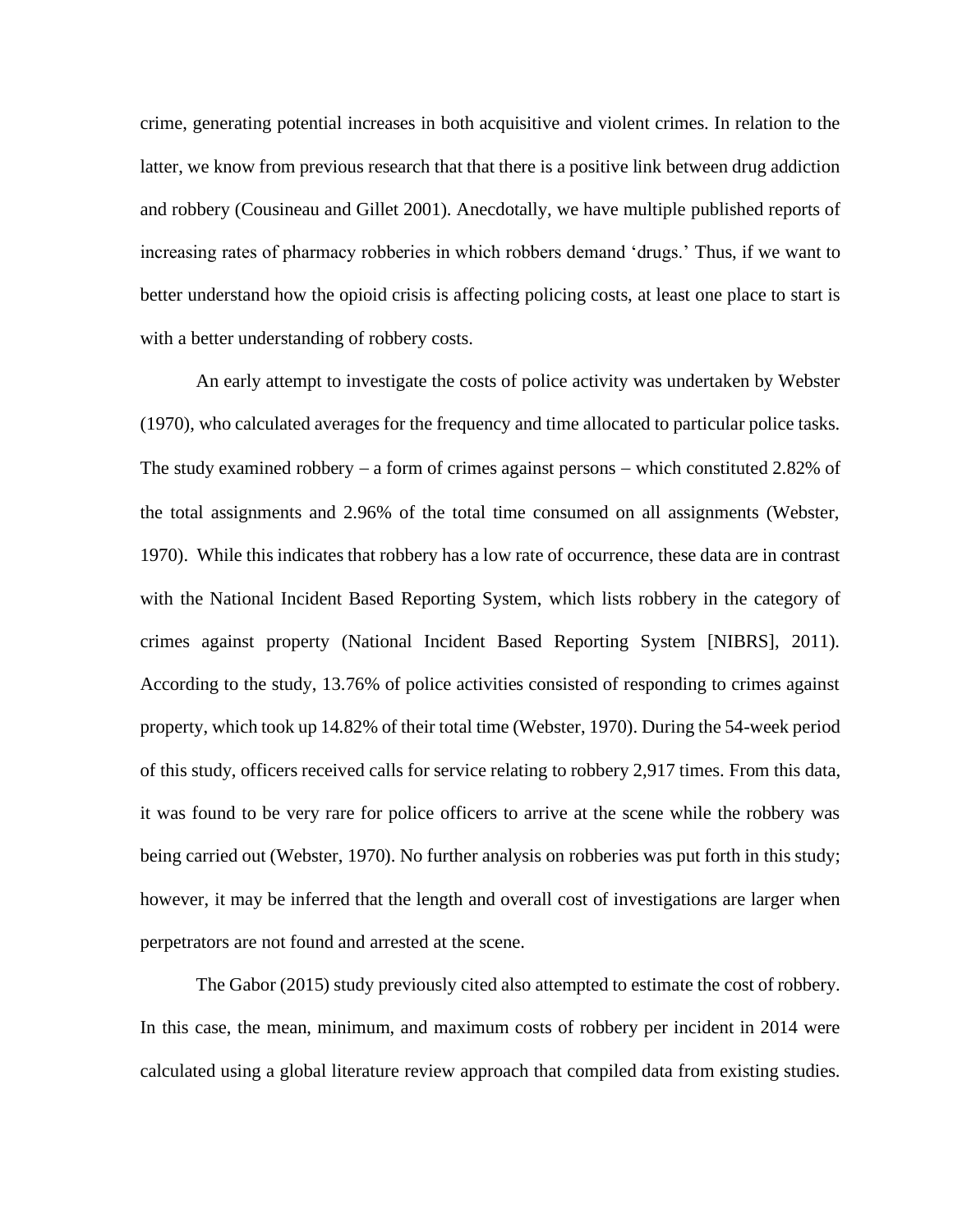Categories included in the study were criminal career costs (cost of losing productive members of society), criminal justice system costs, and victim costs (both tangible and intangible). Gabor (2015) estimated that the mean cost of a robbery case in 2014 was \$92,350.41 and that the minimum and maximum cost ranged from \$4,658.11 to \$673,727.39. As we noted earlier, it is difficult to analyze the accuracy of these results due to the wide range of the estimates, as well as the unstandardized inclusion of criminal career and victim costs.

Recently, a new approach to measuring policing costs was developed by Ellingwood (2016). Prior to Ellingwood's method, data on police expenditures had focused on the total estimated costs, yet no effort had been made to break down the costs by offence type (ibid). The data used in the study by Ellingwood (2016) were provided by the Waterloo Regional Police Service and the Ontario Provincial Police. The data were used to estimate the cost of frontline responses to different offences, as well as the total investigative cost from the initial call to the closing of the case (Ellingwood, 2016). Ellingwood estimated that the frontline cost of robbery-related incidents was \$779.25 (CAD). Rather than using actual salaries, this estimation was constructed using Computer Aided Dispatch recordings of officer time and the lowest salary for Constables serving over 12 months (ibid). This approach does not provide an accurate calculation of a frontline robbery cost and is most likely an underestimation. The average cost to investigate a robbery case was calculated using 2009 data from the Ontario Provincial Police (OPP), which was reported to be an estimated \$6,461.08 (CAD) (Ellingwood, 2016). It was stated that this estimation covered the costs incurred by proactive and preventive police programs, and administrative, statute, and operational tasks (ibid). No further breakdown of costs within these tasks was given, which leaves the possibility for additional hidden costs that have been unaccounted for. It should be noted that each year from 2009 to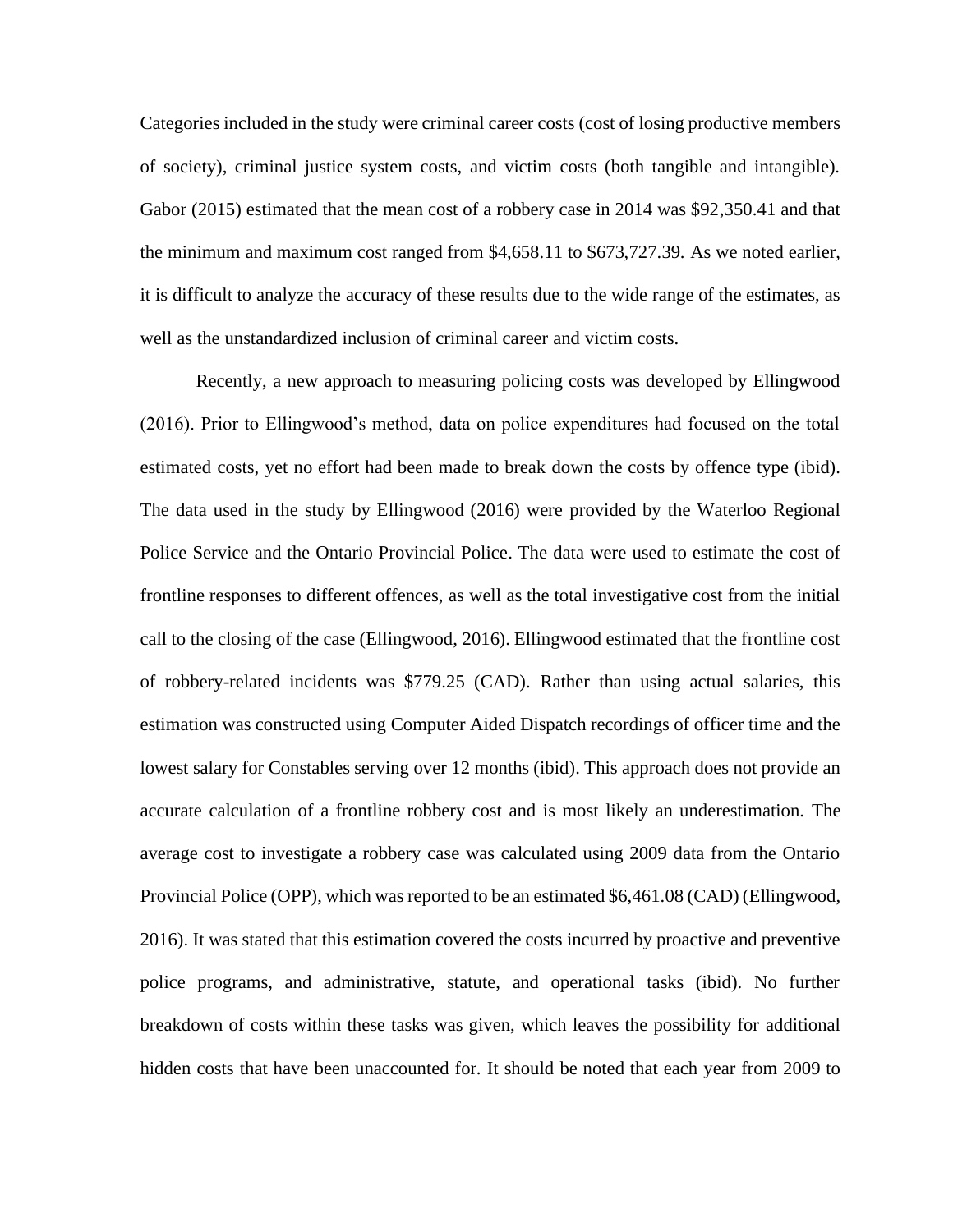2013, the Ontario Provincial Police data indicated that the OPP duty code and the Uniform Crime Reports (UCR) codes did not match up exactly (Ellingwood, 2016). This may reflect the fact that the estimated costs are not precise representations of the cost of the UCR code offence.

In short, despite the fact annual costs of policing services have steadily increased over the years (Public Safety Canada 2013), and thus generated a significant need for a better understanding of the cost and resource impacts of various forms of police work – as well as the operational impacts of major societal shifts – research in this area remains underdeveloped.

### **Method of inquiry**

The present study draws on police data collected in relation to a string of seven pharmacy robberies that occurred in London, Canada in 2016. Our goal was to answer the following two research questions:

RQ1: What is the cost of investigating robbery offences?

RQ2: When calculating this cost, what are some of the hidden cost factors that need to be considered?

#### *Data and Procedure*

To identify the various policing costs that accumulate throughout an investigation, we focused on police time from the initial 911 call through to the official closing of the case. We were fortunate in that all initial police responses to robbery incidents are recorded by a Computer-Aided Dispatch call. This call consists of the address, date, time, nature of the call, and details as to which officers were dispatched. The time between an officer being dispatched and the call being cleared was also recorded. In addition to tracking the total time duration of the initial response, each dispatched officer's hourly pay rate − which varies by experience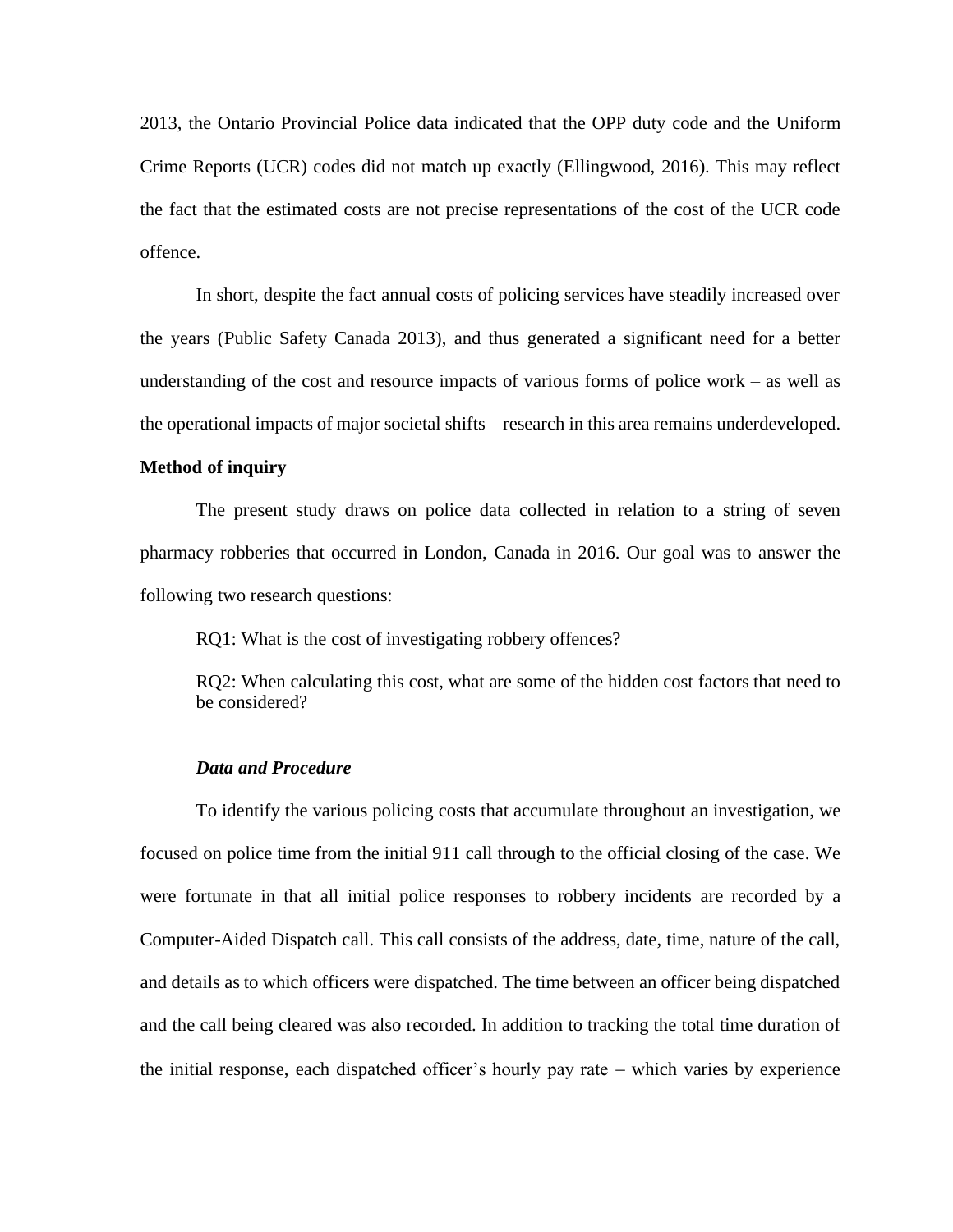level and rank − was collected in order to calculate the cost of the initial response. To further increase the accuracy of these estimates, each officer's hourly rate with benefits − which often accounts for approximately 25% of an officer's salary − was considered.

The next phase of the robbery investigation was led by the Criminal Investigation Division. During this time, the investigations were assigned to a Detective, who took the lead on investigative procedures such as interviewing witnesses, reviewing reports, writing and executing search warrants, conducting strategy meetings, organizing surveillance, contacting the Crown Attorney, arresting suspects, and submitting disclosure. The data pertaining to the Criminal Investigation Division was not collected electronically. Instead, each Detective documented the time allocated to working on the robbery cases in a notebook.

As the offenders in this string of robberies were arrested, charged and eventually convicted, subsequent steps in our research entailed tracking their processing and accumulating costs as they moved through the court system. We note that court-related costs are not often incorporated into police costing estimations, although both court prep and court attendance can account for a significant portion of an investigator's time (Ericson 1981). Each court appearance by an offender was documented by the date and purpose of the appearance. Further, other offender processing activities were recorded, such as the time spent by administrative staff to create charge sheets, update computer records, and swear an information before a Justice of the Peace. Each of these activities fall under the Support Services Divisions. It should also be noted that these time recordings are based on estimates of the typical time duration of such activities and have not been specifically tracked for this study. In addition to these recordings, the data also includes the costs of court security staff who are in charge of monitoring offenders and transferring them from their cells to the courtroom. Finally, the data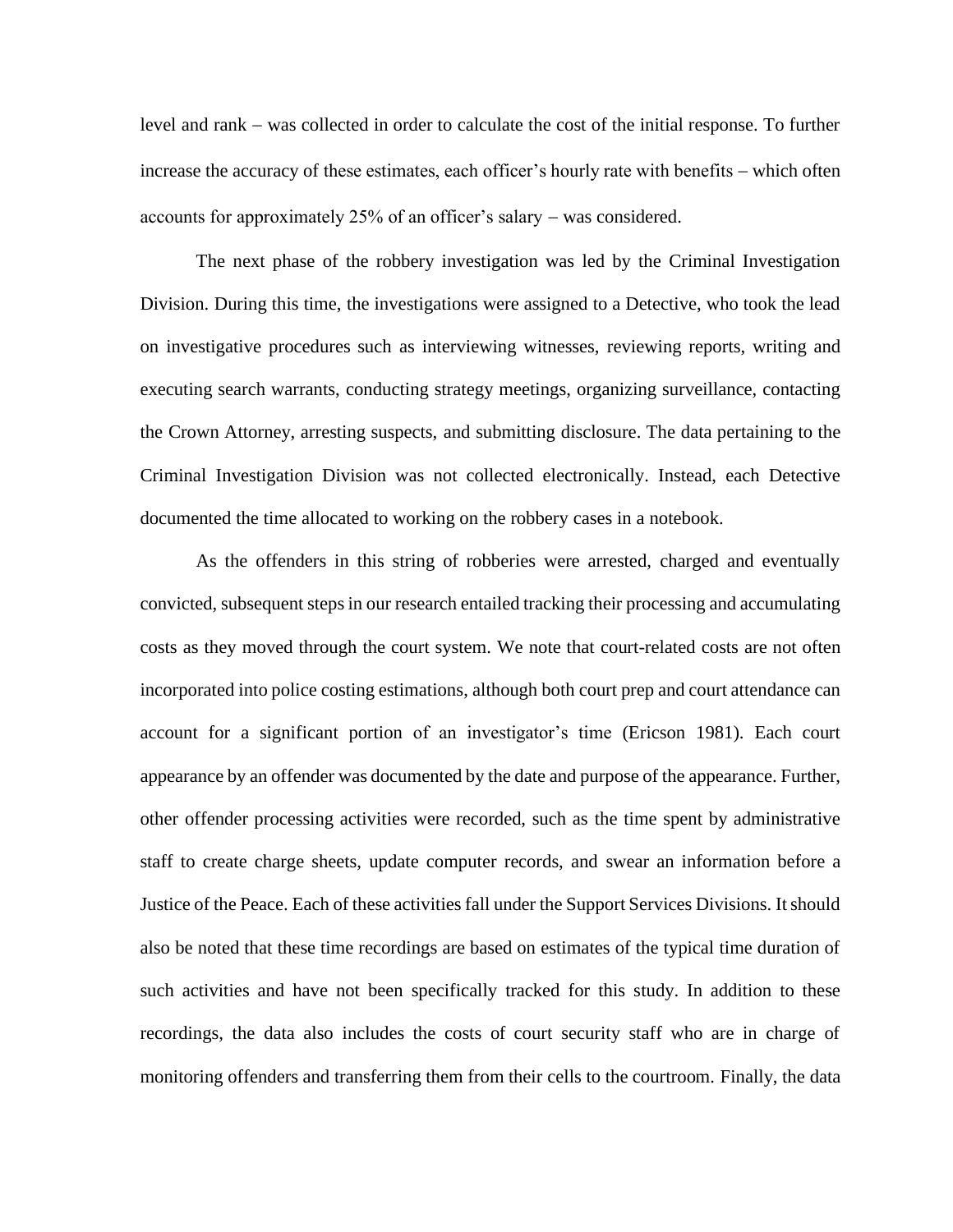documents all costs associated with seized property that is stored in the Property Control and Document Unit storage area.

### **Results**

### *Initial Response* <sup>−</sup> *Standard Costs*

Although the seven robberies were eventually linked and treated as one case, initially each robbery offence was treated separately and generated individual police responses. Later in this paper, we present the overall costs for this case. In this section, however, we focus on presenting standard policing costs generated by two of the cases, to avoid unnecessary repetition for the reader.

Costs considered to be standard in this study include: the wages of the Uniform Division Lead (the primary patrol officer on the call), the Criminal Investigation Division Lead (the detective assigned to the case), the supervisor in charge of the scene, and the Emergency Response Section (officers trained to combat high-risk situations). In addition, the cost of communications (the dispatchers involved in the calls) were considered to be standard costs.

Table 1 below displays the standard initial response costs for the robbery incident that occurred on January 21<sup>st</sup>, 2016. The target was a Pharma Plus store. It should be noted that this case was deemed "cleared other", indicating that although there were grounds to believe an offence was committed, a charge did not immediately follow. As a result, the cost of investigating a robbery offence is likely reduced in this case.

| <b>Division</b> | Role        | <b>Dispatch</b> | <b>Cleared</b> | <b>Time</b> | <b>Hourly</b> | Cost     |
|-----------------|-------------|-----------------|----------------|-------------|---------------|----------|
|                 |             |                 |                |             | Rate          |          |
| <b>UD</b>       | Investigate | 20:51:41        | 22:43:44       | 1:52:03     | 37.74         | \$70.47  |
| <b>UD</b>       | Investigate | 20:51:41        | 22:43:15       | 1:51:34     | 55.72         | \$103.61 |
| <b>UD</b>       | Supervise   | 20:54:21        | 22:14:54       | 1:20:33     | 68.25         | \$91.63  |
| <b>UD</b>       | UD - Lead   | 21:17:01        | 1:15:42        | 3:58:41     | 34.15         | \$135.86 |
| <b>UD</b>       | Investigate | 20:52:12        | 22:25:12       | 1:33:00     | 55.72         | \$86.36  |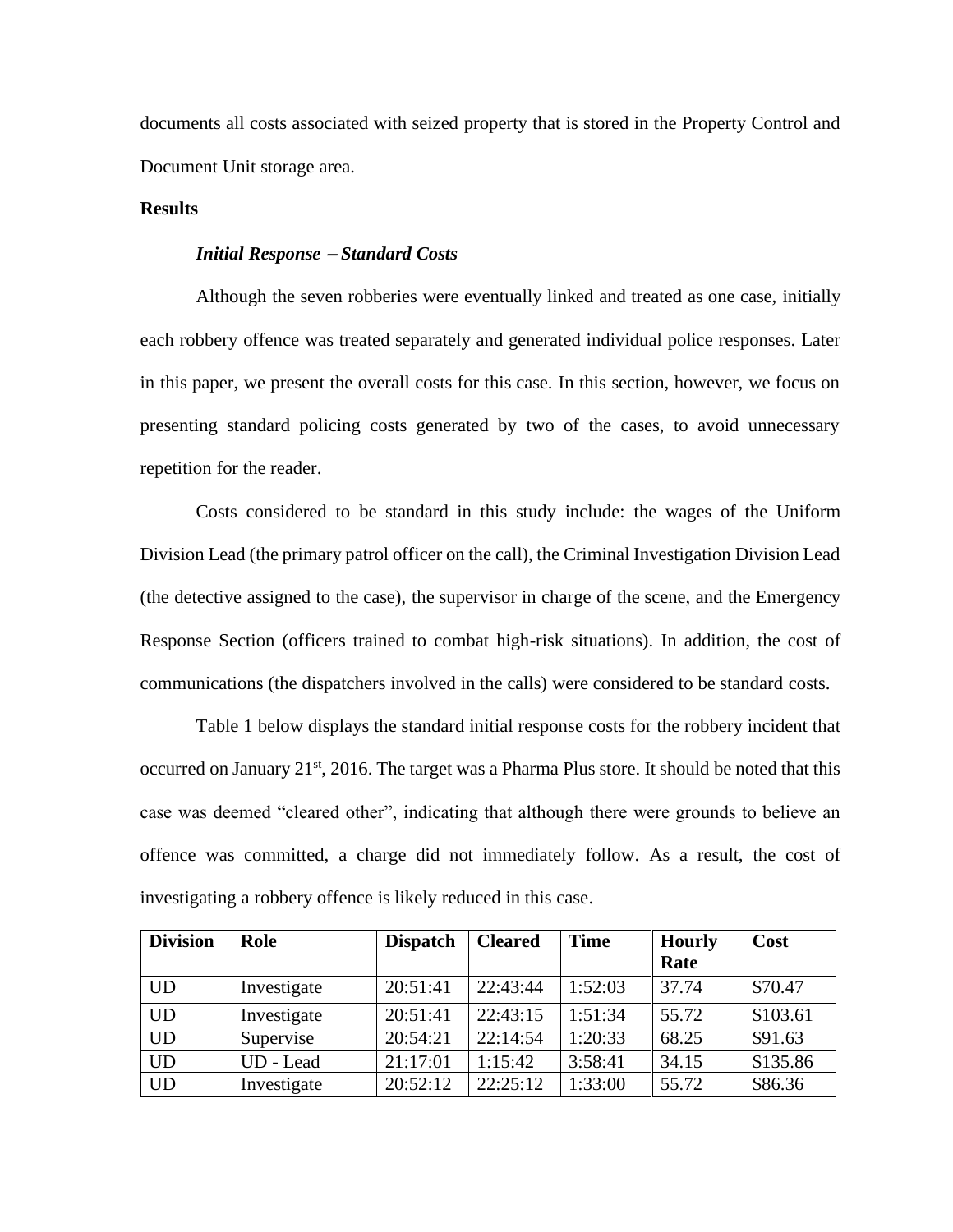| <b>UD</b> | <b>ERS</b>     | 21:02:37 | 21:56:10 | 0:53:33 | 57.39 | \$51.22  |
|-----------|----------------|----------|----------|---------|-------|----------|
| <b>UD</b> | Communications |          |          | 0:14:51 | 46.31 | \$11.46  |
| <b>UD</b> | Communications |          |          | 0:02:03 | 34:21 | \$1.17   |
| <b>UD</b> | Communications |          |          | 0:01:00 | 40.26 | \$0.67   |
| <b>UD</b> | Communications |          |          | 0:01:00 | 46.31 | \$0.77   |
| <b>UD</b> | <b>ERS</b>     | 20:54:55 | 21:50:30 | 0:55:35 | 68.25 | \$63.23  |
| <b>UD</b> | <b>ERS</b>     | 20:54:55 | 21:50:30 | 0:55:35 | 57.39 | \$53.17  |
| <b>UD</b> | <b>ERS</b>     | 20:55:16 | 21:37:05 | 0:41:49 | 55.72 | \$38.83  |
| <b>UD</b> | <b>ERS</b>     | 20:55:16 | 21:37:05 | 0:41:49 | 57.39 | \$40.00  |
| <b>UD</b> | <b>ERS</b>     | 21:02:37 | 21:56:10 | 0:53:33 | 57.39 | \$51.22  |
| <b>UD</b> | Supervisor     | 21:02:57 | 21:36:56 | 0:33:59 | 66.58 | \$37.71  |
| <b>UD</b> | Communications |          |          | 0:11:58 | 46.31 | \$9.24   |
| <b>UD</b> | UD - Lead      | 21:17:01 | 1:15:42  | 3:58:41 | 55.72 | \$221.65 |

Table 1. Standard initial response costs for Pharma Plus robbery (January 21, 2016)

The second noteworthy offence in this study occurred on March 22<sup>nd</sup>, 2016. This case involved the robbery of a Shoppers Drug Mart. This incident accumulated the largest investigative-related cost across all of the robberies that were analyzed in this study. Table 2 summarizes the data for the standard costs that occurred during the initial response for the Shoppers Drug Mart offence.

| <b>Division</b> | Role           | <b>Dispatch</b> | <b>Cleared</b> | <b>Time</b> | <b>Hourly</b><br>Rate | Cost     |
|-----------------|----------------|-----------------|----------------|-------------|-----------------------|----------|
|                 |                |                 |                |             |                       |          |
| <b>UD</b>       | Communications |                 |                | 0:03:23     | 46.31                 | \$2.61   |
| <b>UD</b>       | Investigate    | 16:34:36        | 20:16:03       | 3:41:27     | 37.74                 | \$139.28 |
| <b>UD</b>       | UD - Lead      | 16:34:39        | 20:46:54       | 4:12:15     | 57.39                 | \$241.28 |
| <b>UD</b>       | UD - Lead      | 21:53:26        | 22:05:11       | 0:11:45     | 57.39                 | \$11.24  |
| <b>UD</b>       | <b>ERS</b>     | 16:34:41        | 17:24:08       | 0:49:27     | 57.39                 | \$47.30  |
| <b>UD</b>       | <b>ERS</b>     | 16:34:41        | 17:24:08       | 0:49:27     | 57.39                 | \$47.30  |
| <b>UD</b>       | Communications |                 |                | 0:01:00     | 46.31                 | \$0.77   |
| <b>UD</b>       | Supervisor     | 16:34:53        | 18:52:36       | 2:17:43     | 70.17                 | \$161.06 |
| <b>UD</b>       | Supervisor     | 16:34:57        | 20:19:08       | 3:44:11     | 64.91                 | \$242.54 |
| <b>UD</b>       | Investigate    | 16:35:03        | 21:35:56       | 5:00:53     | 55:72                 | \$279.41 |
| <b>UD</b>       | Investigate    | 16:36:03        | 20:47:55       | 4:11:52     | 57.39                 | \$240.91 |
| <b>UD</b>       | Investigate    | 21:53:07        | 22:47:20       | 0:54:13     | 57.39                 | \$51.86  |
| <b>UD</b>       | Communications |                 |                | 0:57:31     | 68.25                 | \$65.43  |
| <b>UD</b>       | Communications |                 |                | 0:00:15     | 34.21                 | \$0.14   |
| <b>UD</b>       | Communications |                 |                | 1:02:15     | 37.23                 | \$38.63  |
| <b>UD</b>       | Investigate    | 17:17:55        | 22:47:20       | 5:29:25     | 57.39                 | \$315.09 |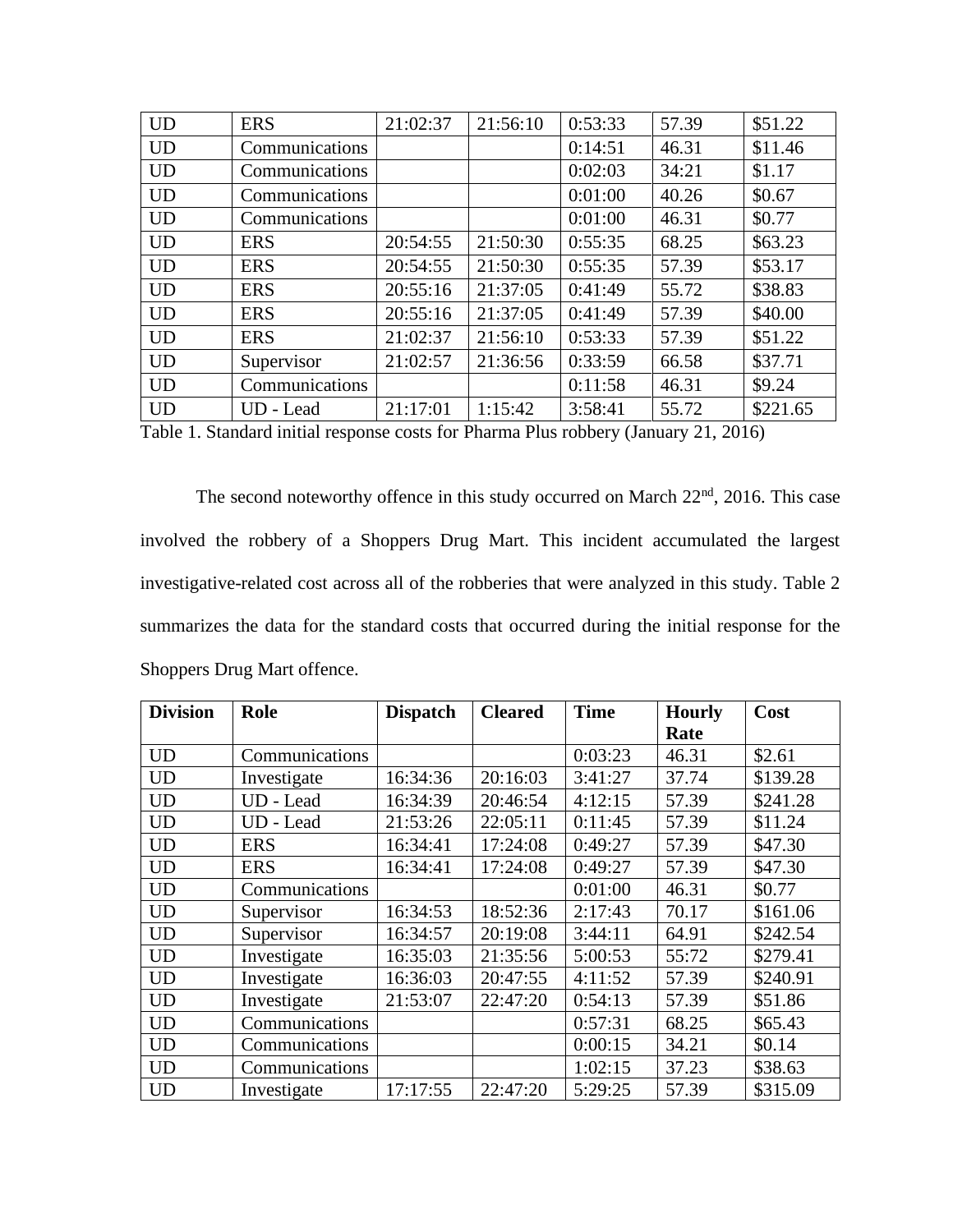| <b>UD</b>       | Investigate    | 17:20:45 | 21:24:39 | 4:03:54 | 57.39 | \$233.29 |
|-----------------|----------------|----------|----------|---------|-------|----------|
| $\overline{UD}$ | Communications |          |          | 0:01:00 | 46.31 | \$0.77   |
| <b>UD</b>       | Communications |          |          | 0:01:00 | 46.31 | \$0.77   |
| $\overline{UD}$ | Communications |          |          | 0:00:30 | 46.31 | \$0.39   |
| $\overline{UD}$ | Communications |          |          | 0:01:00 | 34.21 | \$0.57   |
| <b>UD</b>       | Communications |          |          | 0:00:15 | 34.21 | \$0.14   |
| <b>UD</b>       | Communications |          |          | 0:00:15 | 46.31 | \$0.19   |

Table 2. Standard initial response costs for Shoppers Drug Mart robbery (March 22, 2016)

#### *Initial Response* <sup>−</sup> *Hidden Costs*

A more accurate accounting of policing costs has to include those 'hidden costs' that are not typically identified in conventional studies of robbery investigations, which may overly focus on police investigators' time or on officer to crime statistics ratios. The first hidden cost we identified was the wages of scene officers responsible for ensuring that the crime scene remains intact for investigators. Another hidden cost identified is the presence of a Canine Unit officer. Police dogs and their accompanying officers are often involved in robbery offences due to the dog's ability to track down suspects or missing objects. Despite their use in cases of this nature, the cost of using Canine Units is often overlooked when estimating policing expenditures. Table 3 outlines the hidden costs that were uncovered during the initial response to the Pharma Plus robbery on January  $21<sup>st</sup>$ , 2016. When accounting for the hidden costs in addition to the standard ones, the total cost of this initial response is significantly greater.

| <b>Division</b> | Role  | <b>Dispatch</b> | <b>Cleared</b> | <b>Time</b> | <b>Hourly</b> | Cost    |
|-----------------|-------|-----------------|----------------|-------------|---------------|---------|
|                 |       |                 |                |             | Rate          |         |
| <b>UD</b>       | Scene | 20:52:40        | 21:49:35       | 0:56:55     | 55.72         | \$52.86 |
| <b>UD</b>       | Scene | 20:52:40        | 21:49:35       | 0:56:55     | 59.06         | \$56.03 |
| <b>UD</b>       | Scene | 20:52:46        | 21:33:12       | 0:40:26     | 37.74         | \$25.43 |
| <b>UD</b>       | K9    | 20:56:19        | 22:34:46       | 1:38:27     | 60.73         | \$99.65 |
| <b>UD</b>       | Scene | 20:57:09        | 21:49:18       | 0:52:09     | 55.72         | \$48.43 |
| <b>UD</b>       | Scene | 20:57:09        | 21:49:18       | 0:52:09     | 34.15         | \$29.68 |

Table 3. Hidden initial response costs for Pharma Plus robbery (January 21, 2016)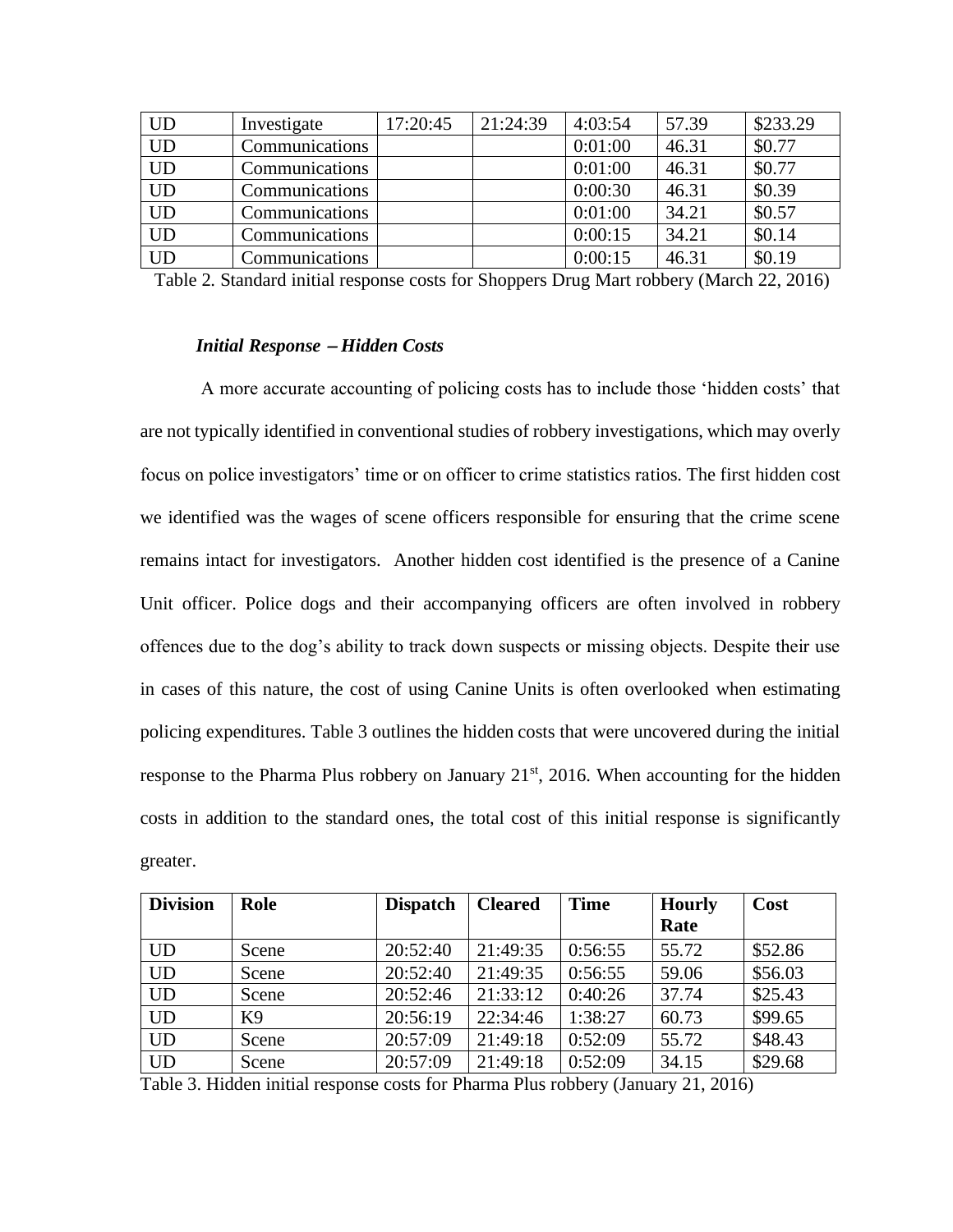The initial response to the Shoppers Drug Mart robbery on March  $22<sup>nd</sup>$ ,  $2016$ , similarly had several hidden costing factors. In addition to the previously mentioned cost of scene officers, the investigation was also aided by the Community Oriented Response (COR) unit. The COR unit has many responsibilities, including the implementation of both proactive and reactive policing strategies in order to reduce the volume of calls for service. This expense − and the expense of similarly structured policing programs − are not frequently factored into the calculation of policing expenditures due to the indirect nature of their involvement. Another hidden cost we identified is the participation of the Case Management Unit. The Case Management Unit – lead by a Sergeant – is responsible for managing the files of ongoing court cases. Table 4 displays the hidden costs that accumulated during the initial response to the Shoppers Drug Mart robbery, which markedly increases the total cost.

| <b>Division</b> | Role            | <b>Dispatch</b> | <b>Cleared</b> | <b>Time</b> | <b>Hourly</b> | Cost     |
|-----------------|-----------------|-----------------|----------------|-------------|---------------|----------|
|                 |                 |                 |                |             | Rate          |          |
| <b>UD</b>       | Scene           | 17:21:11        | 20:22:50       | 3:01:39     | 55.72         | \$168.69 |
| <b>UD</b>       | <b>COR Unit</b> | 18:14:42        | 20:04:24       | 1:49:42     | 57.39         | \$104.93 |
| <b>UD</b>       | <b>COR Unit</b> | 18:14:42        | 22:47:20       | 4:32:38     | 55.72         | \$253.18 |
| <b>UD</b>       | <b>COR Unit</b> | 17:53:06        | 22:44:37       | 4:51:31     | 57.39         | \$278.84 |
| Other           | Case            |                 |                | 0:05:00     | 68.25         | \$5.69   |
|                 | Management      |                 |                |             |               |          |

Table 4. Hidden initial response costs for Shoppers Drug Mart robbery (March 22, 2016)

### *Initial Response* <sup>−</sup> *Total Costs*

The total cost of the initial response stages for the Pharma Plus and Shoppers Drug Mart robberies are outlined in Table 5 and Table 6, respectively. These tables include both the standard and hidden costs of the initial responses in order to display the total accumulated costs. The total costs of the remaining five initial responses, which included similar standard and hidden factors, can be found in Appendix A.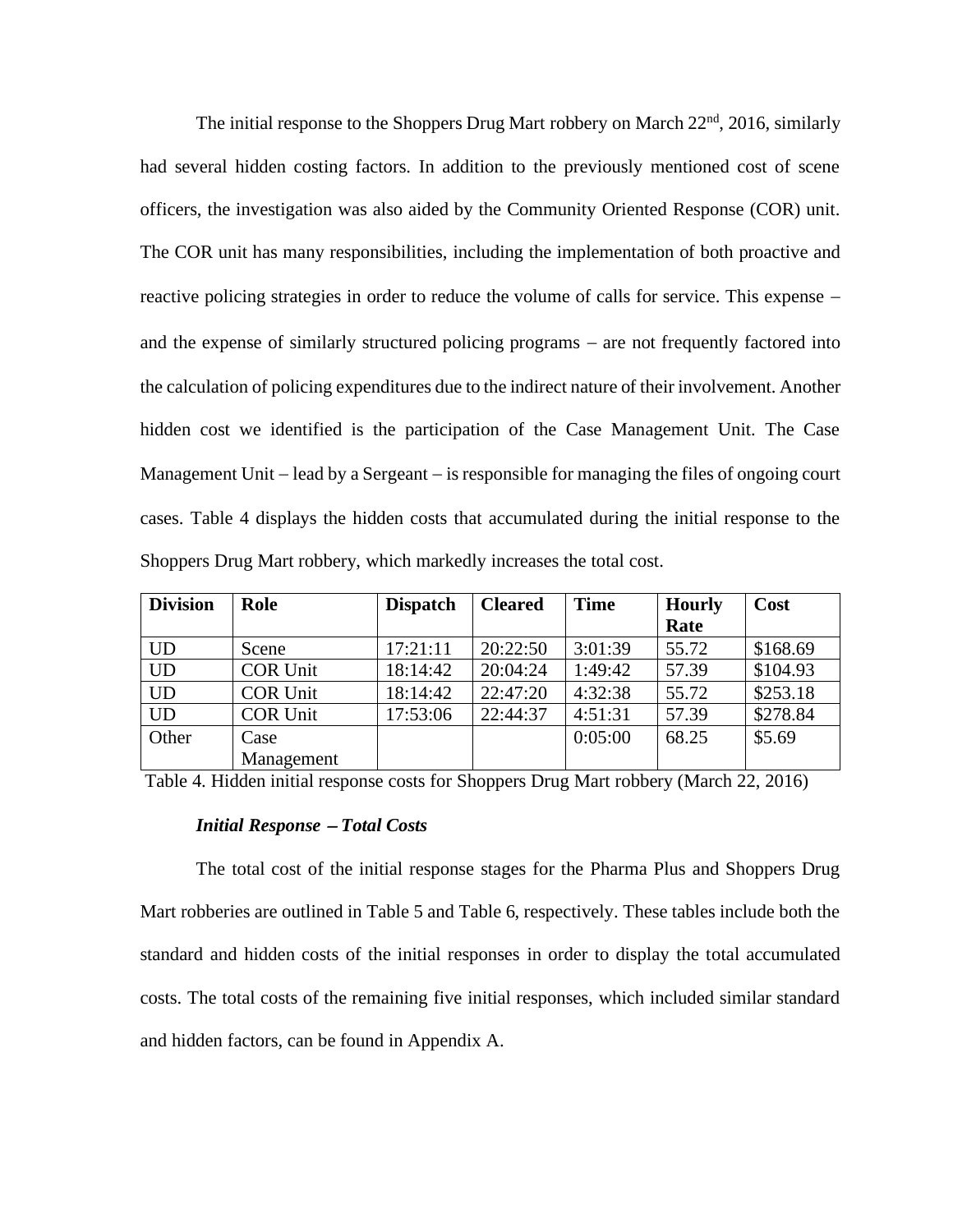| <b>Division</b> | Role           | <b>Dispatch</b> | <b>Cleared</b> | <b>Time</b> | <b>Hourly</b><br>Rate | Cost       |
|-----------------|----------------|-----------------|----------------|-------------|-----------------------|------------|
| <b>UD</b>       | Investigate    | 20:51:41        | 22:43:44       | 1:52:03     | 37.74                 | \$70.47    |
| <b>UD</b>       | Investigate    | 20:51:41        | 22:43:15       | 1:51:34     | 55.72                 | \$103.61   |
| <b>UD</b>       | Supervise      | 20:54:21        | 22:14:54       | 1:20:33     | 68.25                 | \$91.63    |
| <b>UD</b>       | UD - Lead      | 21:17:01        | 1:15:42        | 3:58:41     | 34.15                 | \$135.86   |
| <b>UD</b>       | Investigate    | 20:52:12        | 22:25:12       | 1:33:00     | 55.72                 | \$86.36    |
| <b>UD</b>       | <b>ERS</b>     | 21:02:37        | 21:56:10       | 0:53:33     | 57.39                 | \$51.22    |
| <b>UD</b>       | Communications |                 |                | 0:14:51     | 46.31                 | \$11.46    |
| <b>UD</b>       | Communications |                 |                | 0:02:03     | 34:21                 | \$1.17     |
| <b>UD</b>       | Communications |                 |                | 0:01:00     | 40.26                 | \$0.67     |
| <b>UD</b>       | Communications |                 |                | 0:01:00     | 46.31                 | \$0.77     |
| <b>UD</b>       | <b>ERS</b>     | 20:54:55        | 21:50:30       | 0:55:35     | 68.25                 | \$63.23    |
| <b>UD</b>       | <b>ERS</b>     | 20:54:55        | 21:50:30       | 0:55:35     | 57.39                 | \$53.17    |
| <b>UD</b>       | <b>ERS</b>     | 20:55:16        | 21:37:05       | 0:41:49     | 55.72                 | \$38.83    |
| <b>UD</b>       | <b>ERS</b>     | 20:55:16        | 21:37:05       | 0:41:49     | 57.39                 | \$40.00    |
| <b>UD</b>       | <b>ERS</b>     | 21:02:37        | 21:56:10       | 0:53:33     | 57.39                 | \$51.22    |
| <b>UD</b>       | Supervisor     | 21:02:57        | 21:36:56       | 0:33:59     | 66.58                 | \$37.71    |
| <b>UD</b>       | Communications |                 |                | 0:11:58     | 46.31                 | \$9.24     |
| <b>UD</b>       | UD - Lead      | 21:17:01        | 1:15:42        | 3:58:41     | 55.72                 | \$221.65   |
| <b>UD</b>       | Scene          | 20:52:40        | 21:49:35       | 0:56:55     | 55.72                 | \$52.86    |
| <b>UD</b>       | Scene          | 20:52:40        | 21:49:35       | 0:56:55     | 59.06                 | \$56.03    |
| <b>UD</b>       | Scene          | 20:52:46        | 21:33:12       | 0:40:26     | 37.74                 | \$25.43    |
| <b>UD</b>       | K <sub>9</sub> | 20:56:19        | 22:34:46       | 1:38:27     | 60.73                 | \$99.65    |
| <b>UD</b>       | Scene          | 20:57:09        | 21:49:18       | 0:52:09     | 55.72                 | \$48.43    |
| <b>UD</b>       | Scene          | 20:57:09        | 21:49:18       | 0:52:09     | 34.15                 | \$29.68    |
| <b>Totals</b>   |                |                 |                | 26:38:18    |                       | \$1,380.35 |

Table 5. Total initial response costs for Pharma Plus robbery (January 21, 2016)

| <b>Division</b> | Role           | <b>Dispatch</b> | <b>Cleared</b> | <b>Time</b> | <b>Hourly</b> | Cost     |
|-----------------|----------------|-----------------|----------------|-------------|---------------|----------|
|                 |                |                 |                |             | Rate          |          |
| <b>UD</b>       | Communications |                 |                | 0:03:23     | 46.31         | \$2.61   |
| <b>UD</b>       | Investigate    | 16:34:36        | 20:16:03       | 3:41:27     | 37.74         | \$139.28 |
| <b>UD</b>       | UD - Lead      | 16:34:39        | 20:46:54       | 4:12:15     | 57.39         | \$241.28 |
| <b>UD</b>       | UD - Lead      | 21:53:26        | 22:05:11       | 0:11:45     | 57.39         | \$11.24  |
| <b>UD</b>       | <b>ERS</b>     | 16:34:41        | 17:24:08       | 0:49:27     | 57.39         | \$47.30  |
| <b>UD</b>       | <b>ERS</b>     | 16:34:41        | 17:24:08       | 0:49:27     | 57.39         | \$47.30  |
| <b>UD</b>       | Communications |                 |                | 0:01:00     | 46.31         | \$0.77   |
| <b>UD</b>       | Supervisor     | 16:34:53        | 18:52:36       | 2:17:43     | 70.17         | \$161.06 |
| <b>UD</b>       | Supervisor     | 16:34:57        | 20:19:08       | 3:44:11     | 64.91         | \$242.54 |
| <b>UD</b>       | Investigate    | 16:35:03        | 21:35:56       | 5:00:53     | 55:72         | \$279.41 |
| <b>UD</b>       | Investigate    | 16:36:03        | 20:47:55       | 4:11:52     | 57.39         | \$240.91 |
| <b>UD</b>       | Investigate    | 21:53:07        | 22:47:20       | 0:54:13     | 57.39         | \$51.86  |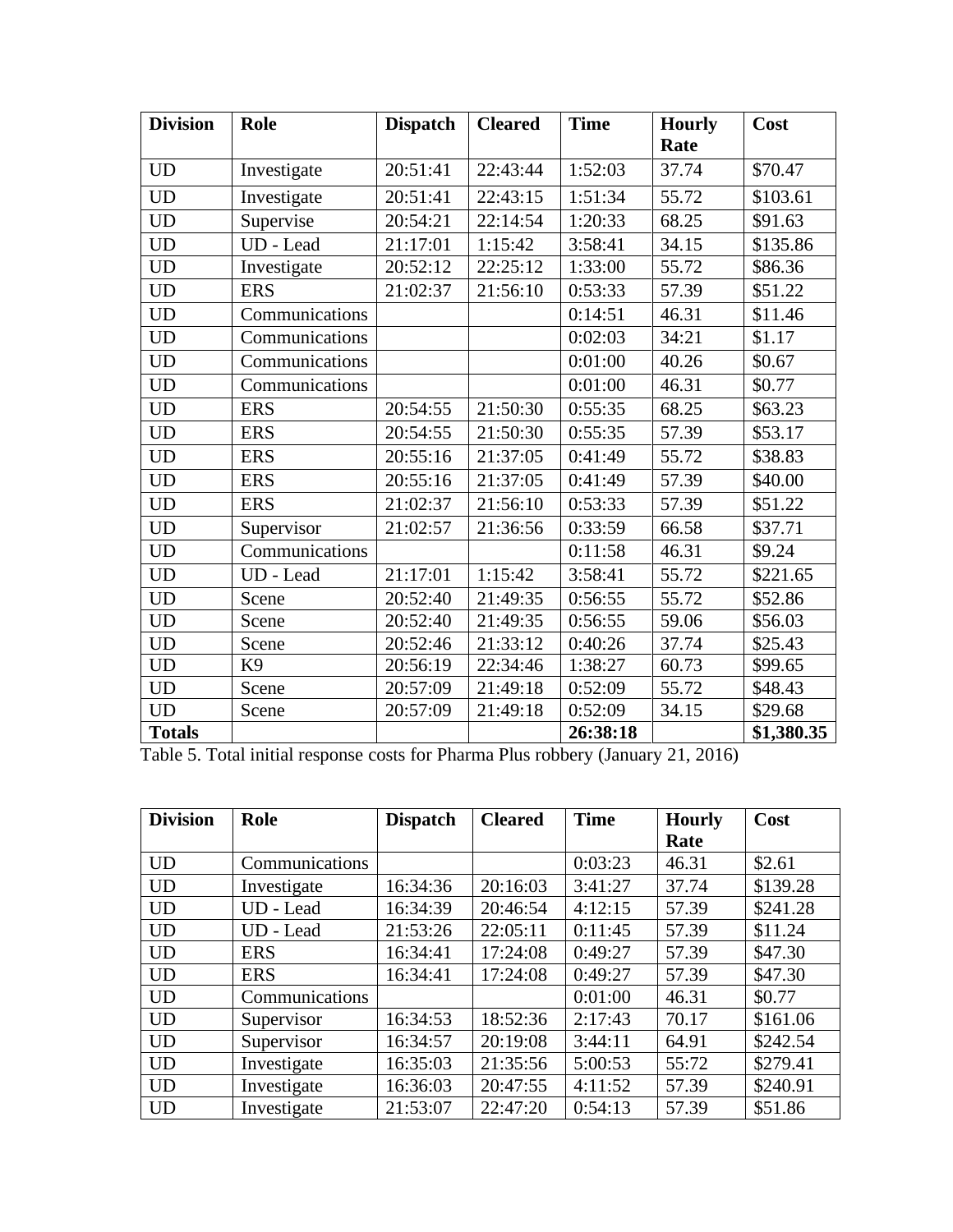| <b>UD</b>     | Communications  |          |          | 0:57:31  | 68.25 | \$65.43    |
|---------------|-----------------|----------|----------|----------|-------|------------|
| <b>UD</b>     | Communications  |          |          | 0:00:15  | 34.21 | \$0.14     |
| <b>UD</b>     | Communications  |          |          | 1:02:15  | 37.23 | \$38.63    |
| <b>UD</b>     | Investigate     | 17:17:55 | 22:47:20 | 5:29:25  | 57.39 | \$315.09   |
| <b>UD</b>     | Investigate     | 17:20:45 | 21:24:39 | 4:03:54  | 57.39 | \$233.29   |
| <b>UD</b>     | Communications  |          |          | 0:01:00  | 46.31 | \$0.77     |
| <b>UD</b>     | Communications  |          |          | 0:01:00  | 46.31 | \$0.77     |
| <b>UD</b>     | Communications  |          |          | 0:00:30  | 46.31 | \$0.39     |
| <b>UD</b>     | Communications  |          |          | 0:01:00  | 34.21 | \$0.57     |
| <b>UD</b>     | Communications  |          |          | 0:00:15  | 34.21 | \$0.14     |
| <b>UD</b>     | Communications  |          |          | 0:00:15  | 46.31 | \$0.19     |
| <b>UD</b>     | Scene           | 17:21:11 | 20:22:50 | 3:01:39  | 55.72 | \$168.69   |
| <b>UD</b>     | <b>COR Unit</b> | 18:14:42 | 20:04:24 | 1:49:42  | 57.39 | \$104.93   |
| <b>UD</b>     | <b>COR Unit</b> | 18:14:42 | 22:47:20 | 4:32:38  | 55.72 | \$253.18   |
| <b>UD</b>     | <b>COR Unit</b> | 17:53:06 | 22:44:37 | 4:51:31  | 57.39 | \$278.84   |
| Other         | Case            |          |          | 0:05:00  | 68.25 | \$5.69     |
|               | Management      |          |          |          |       |            |
| <b>Totals</b> |                 |          |          | 51:55:26 |       | \$2,932.30 |

Table 6. Total initial response costs for Shoppers Drug Mart robbery (March 22, 2016)

# *CID Follow-Ups* <sup>−</sup> *Hidden Costs*

Upon the completion of the initial investigation, the case was then assigned to the Criminal Investigation Division (CID). The CID was required to conduct several follow-up actions in the course of investigating the robbery offences. The CID consists of several investigative sections, one of which is the Robbery Unit. In addition, it includes the Forensic Identification Section (FIS). This section involves forensic officers who photograph crime scenes, conduct DNA swabs, and sweep for fingerprints. The CID follow-ups for the robbery cases resulted in several costs which are outlined in Table 7. As all seven robbery offences were committed by the same two offenders, the cases were managed as one large investigation, and therefore, the times and costs for this division were calculated aggregately.

| <b>Follow-Up Date</b> | Time      | <b>Hourly Rate</b> | Cost        |
|-----------------------|-----------|--------------------|-------------|
| $7 - Jun - 17$        | 102:30:00 | 57.39              | \$5,882.47  |
| $7-J$ un-17           | 191:30:00 | 55.72              | \$10,670.07 |
| $7-Jun-17$            | 100:00:00 | 68.25              | \$6,825.47  |
| $7-Jun-17$            | 80:00:00  | 68.25              | \$5,460.37  |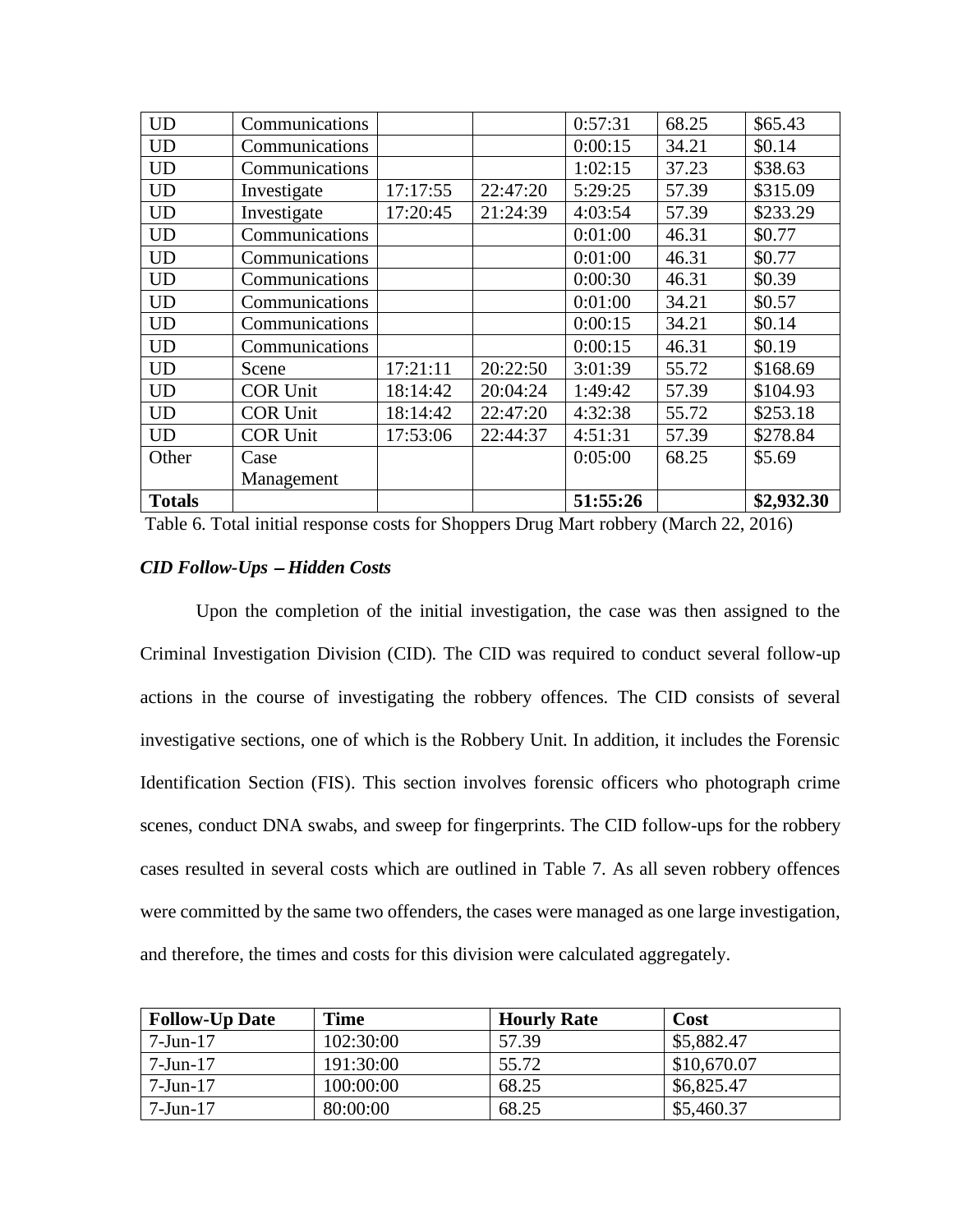| <b>Totals</b>  | 496:47:00 |       | \$30,135.03 |
|----------------|-----------|-------|-------------|
| $7$ -Jun- $17$ | 4:45:00   | 57.39 | \$272.60    |
| $7$ -Jun-17    | 7:30:00   | 57.39 | \$430.42    |
| $7$ -Jun- $17$ | 1:30:00   | 57.39 | \$86.08     |
| $7$ -Jun- $17$ | 1:00:00   | 57.39 | \$57.39     |
| $7$ -Jun- $17$ | 1:30:00   | 64.91 | \$97.37     |
| $7$ -Jun- $17$ | 2:00:00   | 46.31 | \$92.61     |
| $7$ -Jun-17    | 4:10:00   | 57.39 | \$293.12    |
| $7$ -Jun- $17$ | 0:22:00   | 57.39 | \$21.04     |

Table 7. CID follow-ups for all seven robbery offences

### *Offender Processing* <sup>−</sup> *Hidden Costs*

Additional hidden costs occurred once the two offenders were in custody. Costs that arise after an arrest is made are not often included in police costing calculations. There are several costing factors that were accounted for during the offender processing stage. One key factor is the cost associated with both offenders' first appearances in court. During a first appearance, the offender shows up to court to have their charges read aloud to them and the next action is determined. The process of transferring the offender to and from court involves several Court Prison Security Officers (CPSOs). CPSOs are special constables under the Police Services Act who are required for a variety of prisoner-related activities, such as accepting offenders into their cell, transferring them to and from the courtroom, monitoring them during the court hearing, and attending to their general care. The monitoring and transferring of a prisoner can often require a number of CPSOs, which can significantly and discretely add to the total cost of processing a case. Similar costs occurred when the offenders had either bail or plea hearings. In addition, the offenders sometimes appeared in court via a video system, which resulted in further costs. All offender processing costs for the first offender (M) are outlined in Table 8, and the second offender (B) in Table 9.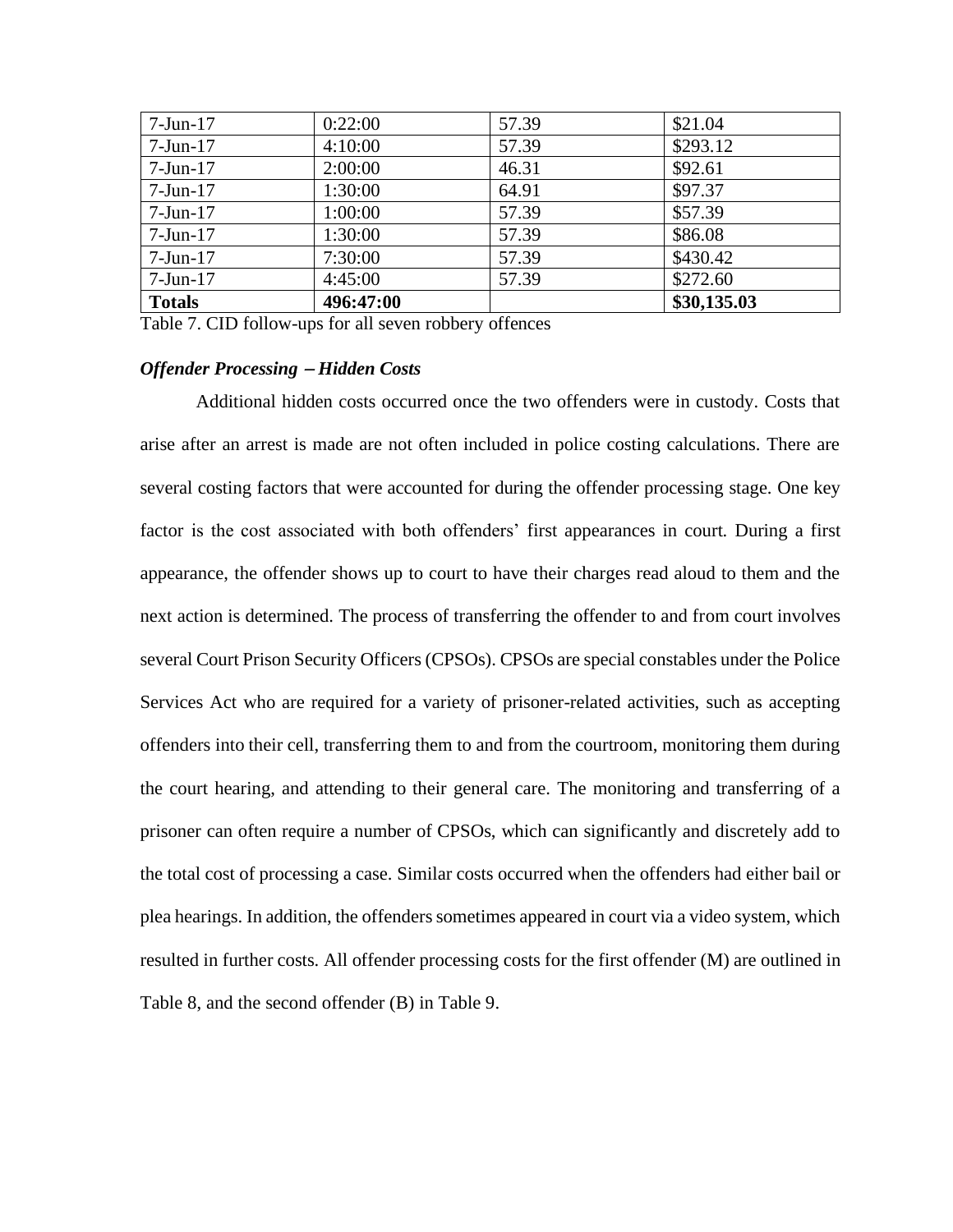| <b>Date</b>     | <b>Status</b>       | <b>Update</b> | <b>Hourly Rate</b> | Cost     |
|-----------------|---------------------|---------------|--------------------|----------|
| $6-Apr-16$      | $1st$ Appearance    | 0:25:00       | 44.47              | \$18.53  |
| $11-Apr-16$     | Video               | 0:10:00       | 25.17              | \$4.20   |
| $18$ -Apr-16    | Video               | 0:10:00       | 25.17              | \$4.20   |
| 28-Apr-16       | Plea                | 4:00:00       | 44.47              | \$177.88 |
| 28-Apr-16       | <b>Bail Hearing</b> | 4:00:00       | 44.47              | \$177.88 |
| $5-May-16$      | Video               | 0:10:00       | 25.17              | \$4.20   |
| $12$ -May-16    | Video               | 0:10:00       | 25.17              | \$4.20   |
| 26-May-16       | Video               | 0:10:00       | 25.17              | \$4.20   |
| $3-Jun-16$      | Video               | 0:10:00       | 25.17              | \$4.20   |
| $17$ -Jun- $16$ | Video               | 0:10:00       | 25.17              | \$4.20   |
| 29-Jun-16       | Video               | 0:10:00       | 25.17              | \$4.20   |
| $20$ -Jul-16    | Video               | 0:10:00       | 25.17              | \$4.20   |
| $3-Aug-16$      | Video               | 0:10:00       | 25.17              | \$4.20   |
| 24-Aug-16       | Video               | 0:10:00       | 25.17              | \$4.20   |
| 29-Aug-16       | Video               | 0:10:00       | 25.17              | \$4.20   |
| $7-Sep-16$      | Video               | 0:10:00       | 25.17              | \$4.20   |
| $21-Sep-16$     | Video               | 0:10:00       | 25.17              | \$4.20   |
| 29-Sep-16       | Video               | 0:10:00       | 25.17              | \$4.20   |
| 18-Oct-16       | Video               | 0:10:00       | 25.17              | \$4.20   |
| 25-Oct-16       | Video               | 0:10:00       | 25.17              | \$4.20   |
| $1-Nov-16$      | Video               | 0:10:00       | 25.17              | \$4.20   |
| 29-Nov-16       | Video               | 0:10:00       | 25.17              | \$4.20   |
| $1-Dec-16$      | Video               | 0:10:00       | 25.17              | \$4.20   |
| $2$ -Dec-16     | Video               | 0:10:00       | 25.17              | \$4.20   |
| $7-Dec-16$      | Video               | 0:10:00       | 25.17              | \$4.20   |
| 16-Dec-16       | Plea                | 4:00:00       | 44.47              | \$177.88 |
| 19-Dec-16       | Video               | 0:10:00       | 25.17              | \$4.20   |
| 23-Dec-16       | Video               | 0:10:00       | 25.17              | \$4.20   |
| 27-Jan-17       | Video               | 0:10:00       | 25.17              | \$4.20   |
| $2$ -Feb-17     | Plea                | 4:00:00       | 44.47              | \$177.88 |
| <b>Totals</b>   |                     |               |                    | \$839.12 |

Table 8. Offender processing costs for first offender (M)

| <b>Date</b>  | <b>Status</b>       | <b>Update</b> | <b>Hourly Rate</b> | Cost     |
|--------------|---------------------|---------------|--------------------|----------|
| $6$ -Apr-16  | $1st$ Appearance    | 0:25:00       | 44.47              | \$18.53  |
| $11-Apr-16$  | Video               | 0:10:00       | 25.17              | \$4.20   |
| $15$ -Apr-16 | Video               | 0:10:00       | 25.17              | \$4.20   |
| $18-Apr-16$  | Video               | 0:10:00       | 25.17              | \$4.20   |
| $25$ -Apr-16 | <b>Bail Hearing</b> | 4:00:00       | 44.47              | \$177.88 |
| $27-Apr-16$  | Video               | 0:10:00       | 25.17              | \$4.20   |
| $4$ -May-16  | Video               | 0:10:00       | 25.17              | \$4.20   |
| $11$ -May-16 | Video               | 0:10:00       | 25.17              | \$4.20   |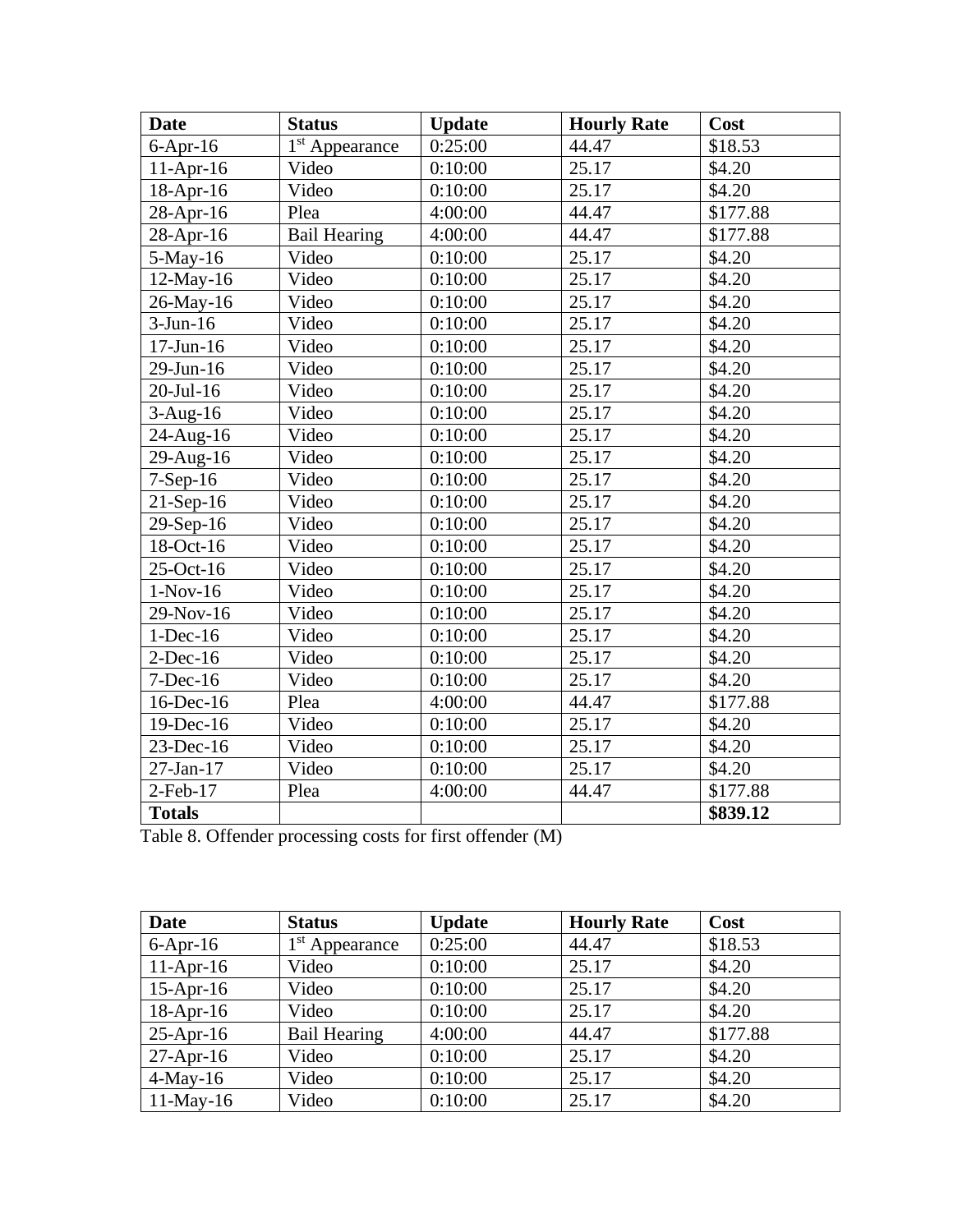| 16-May-16       | Video      | 0:10:00 | 25.17 | \$4.20   |
|-----------------|------------|---------|-------|----------|
| 26-May-16       | Plea       | 4:00:00 | 44.47 | \$177.88 |
| $15$ -Jun- $16$ | Video      | 0:10:00 | 25.17 | \$4.20   |
| $27$ -Jun-16    | Video      | 0:10:00 | 25.17 | \$4.20   |
| $11$ -Jul-16    | Video      | 0:10:00 | 25.17 | \$4.20   |
| $20$ -Jul-16    | Video      | 0:10:00 | 25.17 | \$4.20   |
| $3-Aug-16$      | Video      | 0:10:00 | 25.17 | \$4.20   |
| 24-Aug-16       | Video      | 0:10:00 | 25.17 | \$4.20   |
| $7-Sep-16$      | Video      | 0:10:00 | 25.17 | \$4.20   |
| $21-Sep-16$     | Video      | 0:10:00 | 25.17 | \$4.20   |
| $5$ -Oct-16     | Video      | 0:10:00 | 25.17 | \$4.20   |
| 19-Oct-16       | Video      | 0:10:00 | 25.17 | \$4.20   |
| $2-Nov-16$      | Video      | 0:10:00 | 25.17 | \$4.20   |
| $5$ -Dec-16     | Video      | 0:10:00 | 25.17 | \$4.20   |
| $9$ -Dec-16     | Video      | 0:10:00 | 25.17 | \$4.20   |
| $6$ -Jan- $17$  | Plea       | 4:00:00 | 44.47 | \$177.88 |
| $1-Feb-17$      | Sentencing | 4:00:00 | 44.47 | \$177.88 |
| <b>Totals</b>   |            |         |       | \$813.95 |

Table 9. Offender processing costs for second offender (B)

# *Property Control* <sup>−</sup> *Hidden Costs*

The final hidden costs that occurred during this case were as a result of property control. The Property Control and Document Unit is responsible for storing all seized physical evidence in a case, which requires a paid property control clerk to accept and sign-out property. The costs associated with property control for this case are outlined in Table 10.

| Date          | <b>Action</b>    | <b>Time</b> | <b>Hourly Rate</b> | Cost     |
|---------------|------------------|-------------|--------------------|----------|
| $21$ -Jan-16  | 3 Items          | 00:15:00    | 37.38              | \$9.35   |
|               | Added/Stored     |             |                    |          |
| $22-Mar-16$   | 4 Items          | 00:15:00    | 37.38              | \$9.35   |
|               | Added/Stored     |             |                    |          |
| $22-Mar-16$   | 2 Items Signed   | 00:10:00    | 37.47              | \$6.25   |
|               | Out              |             |                    |          |
| $5-Apr-16$    | 33 Items         | 01:30:00    | 37.38              | \$56.07  |
|               | Added/Stored     |             |                    |          |
| $5-Apr-16$    | 7 Items Returned | 00:15:00    | 37.38              | \$9.35   |
|               | to Owner         |             |                    |          |
| $5-Apr-16$    | 10 Items Signed  | 00:20:00    | 37.38              | \$12.37  |
|               | Out              |             |                    |          |
| <b>Totals</b> |                  |             |                    | \$102.74 |

Table 10. Property control costs for all seven robbery offences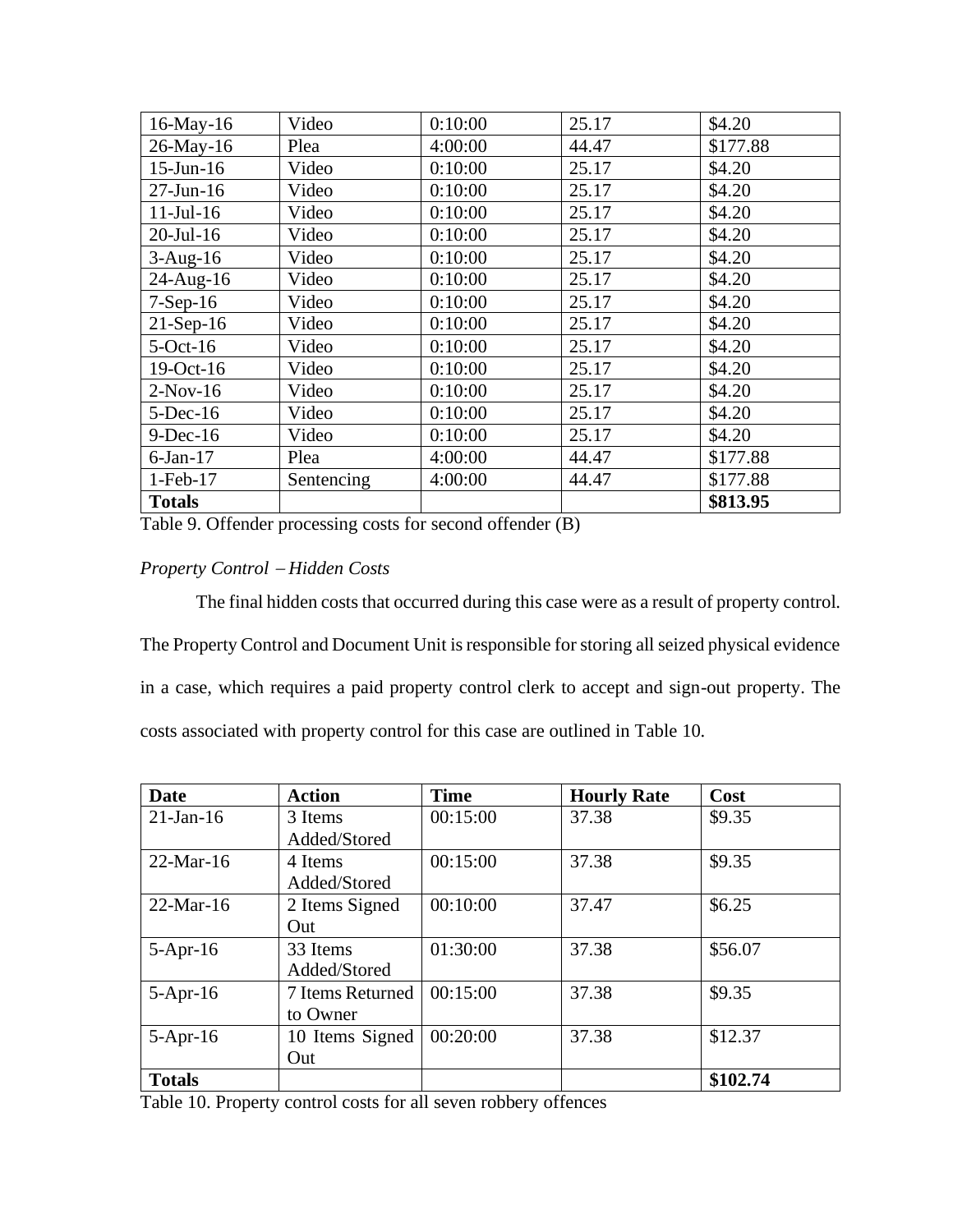### *Total costs*

The accumulated total for investigation and processing of the seven robberies committed by the two offenders was: \$43,052.29. This total is derived from costs associated with the investigation stage, CID follow-ups, offender processing, and property control, which were categorized as either UD, CID, or Other. The breakdown of these expenditures is displayed in Table 11.

| <b>Division</b> | <b>Total Time</b> | <b>Total Cost</b> |
|-----------------|-------------------|-------------------|
| UD              | 178:42:54         | \$9,807.13        |
| <b>CID</b>      | 520:00:54         | \$31,468.88       |
| Other           | 0:18:00           | \$1,776.28        |
| <b>Totals</b>   | 699:01:48         | \$43,052.29       |

Table 11. Total costs for all seven robbery offences

# **Conclusions**

The opioid crisis has been consistently framed as a major public health issue. While the authors support this framing, seeing it as a far more useful way to tackle the problems of addiction and deaths from overdoses, we also recognize that this epidemic is generating both violent and non-violent crimes. These crimes remain largely unaccounted for within the research literature, and the associated business, personal, criminal justice, human and other costs generally ignored. In the present study, we begin the process of exploring how best to compile policing expenditures through an examination of both the obvious and hidden costs of responding to opioid-fueled pharmacy robberies. Drawing attention to these crimes, and their economic impacts on at least one part of the criminal justice system, will, we hope, begin to expand public discussions on the state of the current epidemic so that we can more fully understand what this crisis is costing us in both human and economic terms.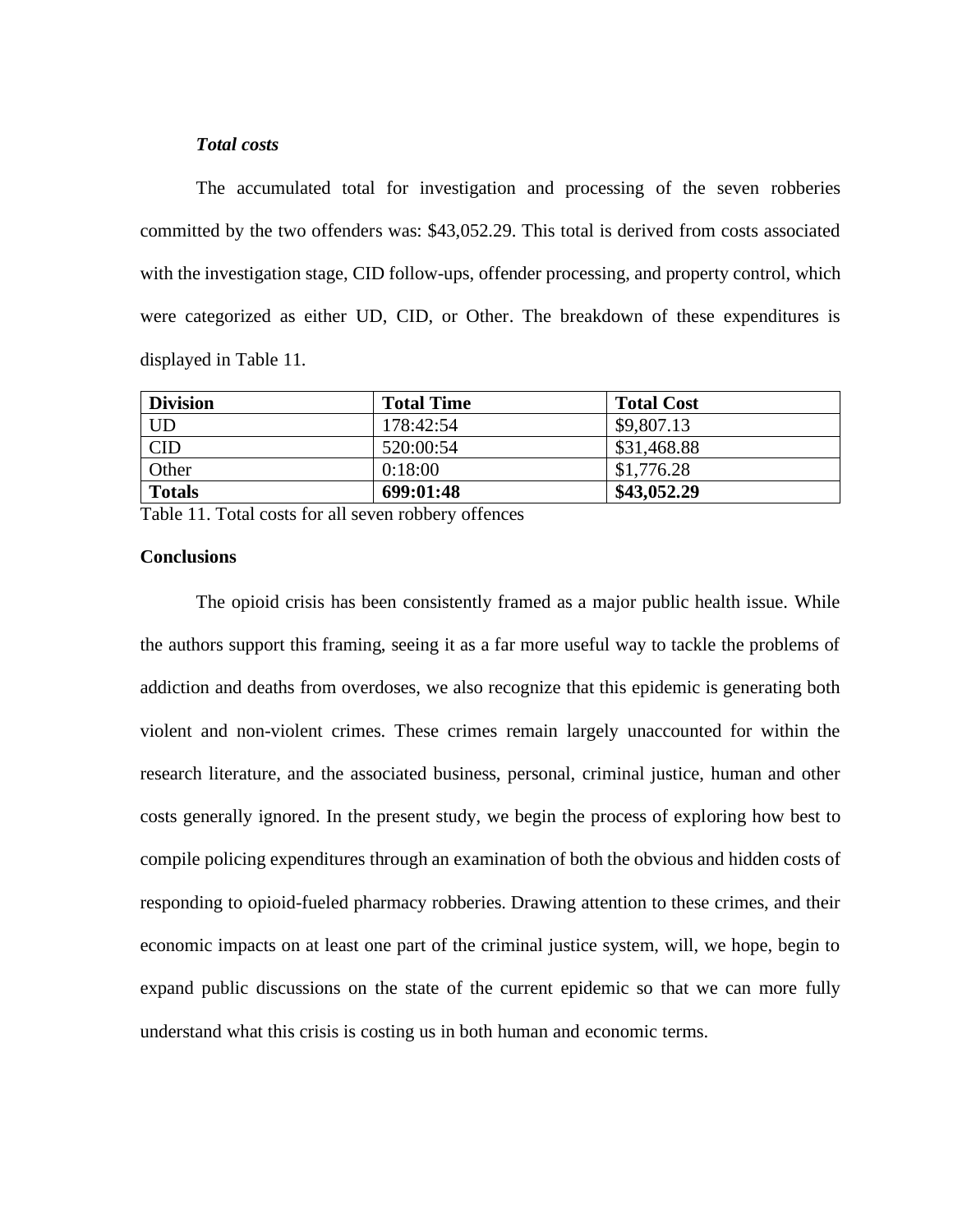Previous studies (Ellingwood 2006) have estimated the average costs of investigating a robbery at \$6,461.08 (CAD), the present study – which focused on a string of 7 cases – lends some support for this number on average. However, this average does not accurately reflect the reality of opioid-fueled pharmacy robberies, which typically occur as a series of events. In other words, pharmacy robbers seeking opioids usually rob more than one store. In the present case, two individuals were responsible for 7 events over a couple of months that cost local police \$43,052.29 (CAD) in resources. As we noted earlier, there were 19 pharmacy robberies in London in 2017 alone. This means that, at a time of shrinking police budgets, one mediumsized municipal agency spent approximately \$121,600 (CAD) in one year on pharmacy robberies alone.

Based on the results of our study, it is evident that the economic burden that is generated from policing opioid-related crimes is a significant issue that requires attention. Considering the widespread nature of the opioid crisis, it can be assumed that other police agencies are similarly encountering costly opioid-related crimes. This then raises the question: What is the true extent of costs incurred by law enforcement due to the opioid crisis? Our study provides a framework that allows police agencies to begin to answer this question. By identifying the actual cost of policing opioid-related crimes, police agencies can become cognizant of the true costs of the opioid crisis, and thus effectively allocate the time and resources required to combat this issue.

No study is without limitations. Although we made every effort to include every conceivable cost associated with all phases of the police response to each event, there remains the possibility that we missed something. It is for this reason, among others, that we urge other researchers to adopt this methodology and attempt to replicate our results in other locations (as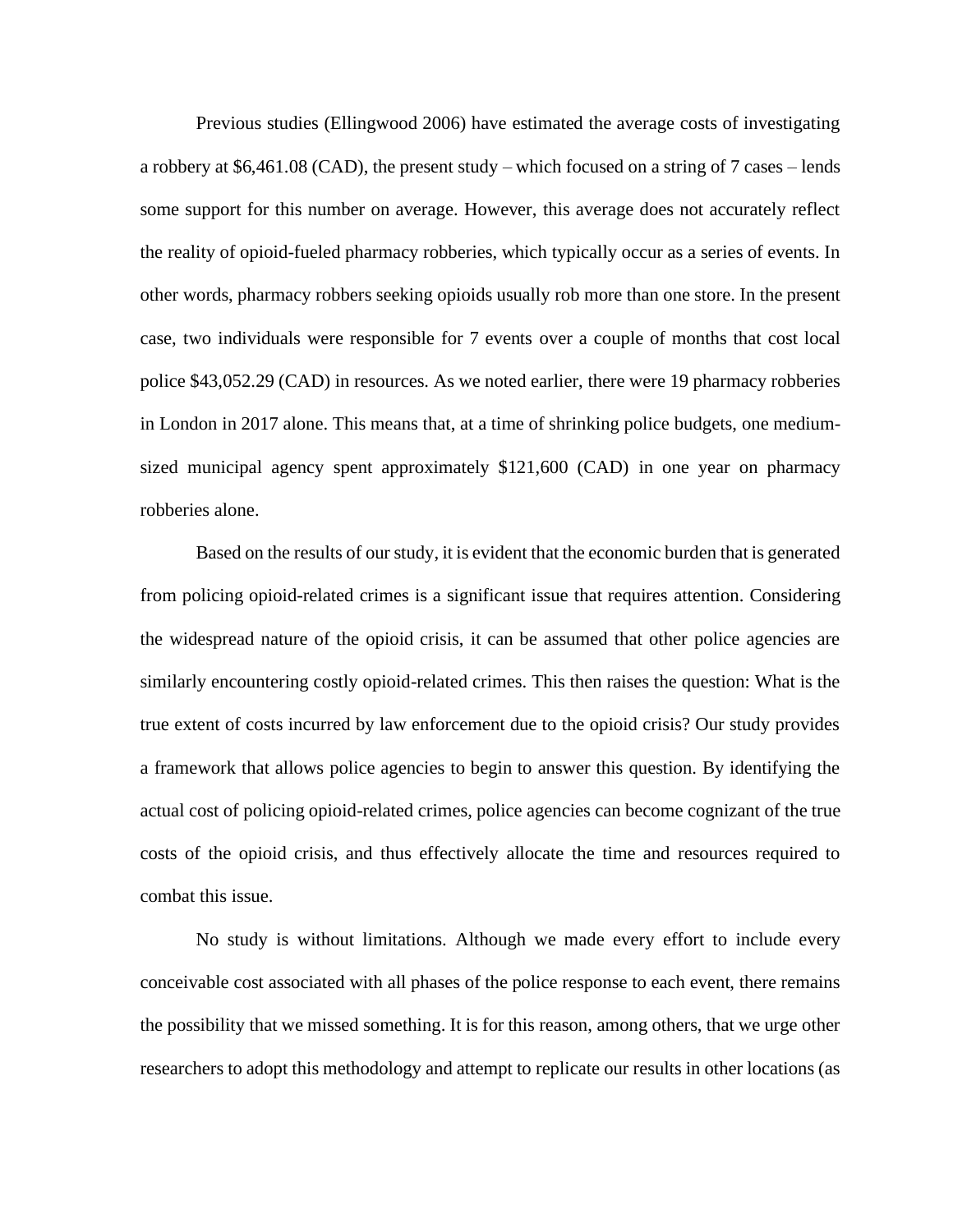we did with Ellingwood's work). One of the innovations offered in the present study is that we specifically sought to identify and explore both obvious and hidden costs associated with policing these crimes. Thus, future researchers have the advantage of an enhanced understanding of how they can use comparable methods to more fully flesh out their own local costs and continue to advance methodology in this area. Through continued replication of the methods used in this study, police agencies can then advance towards a more standardized costing metric that is currently missing within law enforcement, and researchers and public officials can have a fuller picture of how different social phenomena impact criminal justice costs.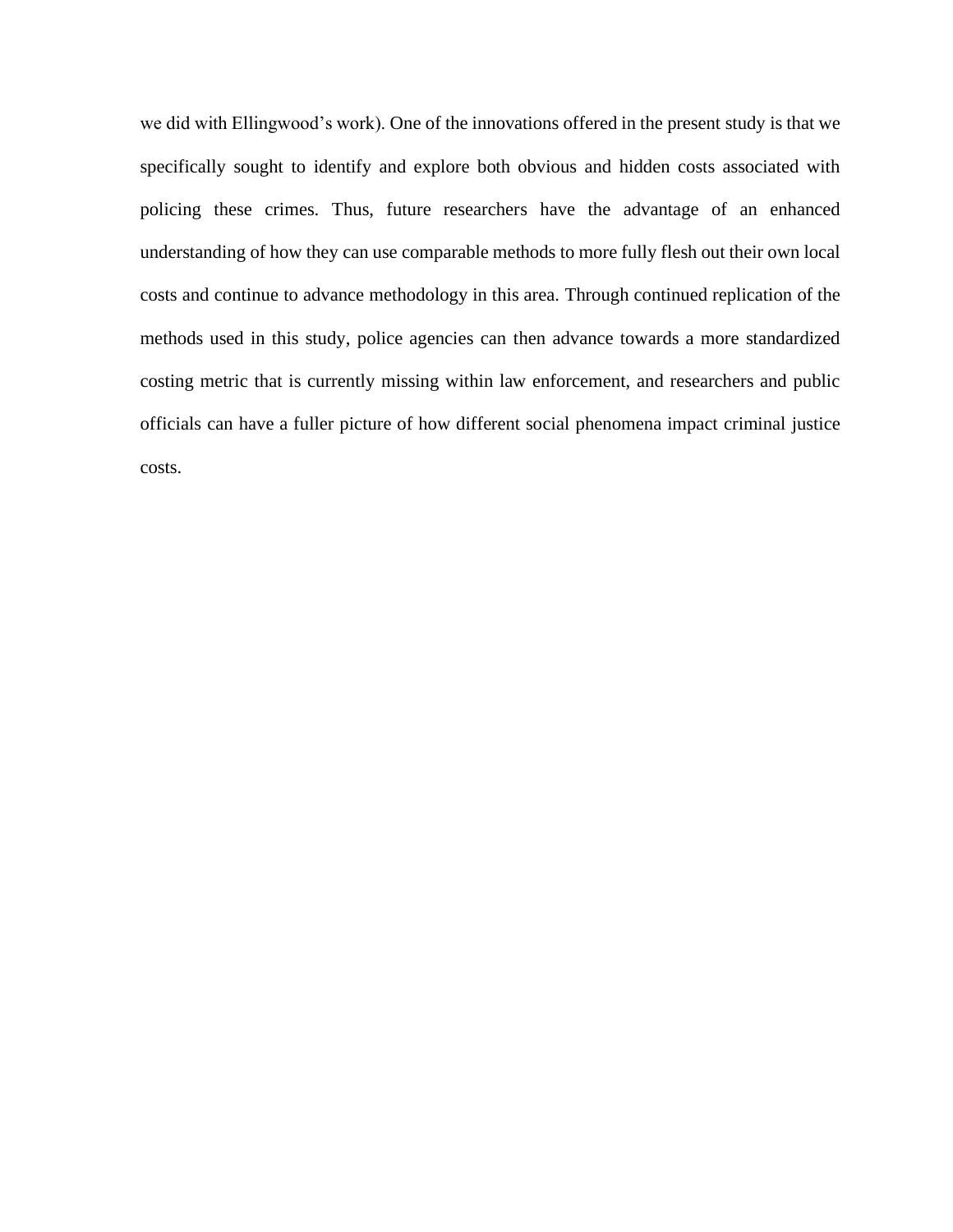| <b>Division</b> | Role           | <b>Dispatch</b> | <b>Cleared</b> | <b>Time</b> | <b>Hourly</b> | Cost     |
|-----------------|----------------|-----------------|----------------|-------------|---------------|----------|
|                 |                |                 |                |             | Rate          |          |
| <b>UD</b>       | UD - Lead      | 20:36:09        | 22:16:10       | 1:40:01     | 57.39         | \$95.67  |
| UD              | Investigate    | 20:40:15        | 21:33:17       | 0:53:02     | 48.15         | \$42.56  |
| <b>CID</b>      | Investigate    | 21:08:46        | 21:47:07       | 0:38:21     | 68.25         | \$43.63  |
| <b>UD</b>       | Investigate    | 21:20:40        | 22:09:05       | 0:48:25     | 42.70         | \$34.46  |
| UD              | Supervisor     | 20:37:32        | 21:28:23       | 0:50:51     | 75.19         | \$63.72  |
| <b>UD</b>       | Supervisor     | 20:36:08        | 21:22:13       | 0:46:05     | 66.58         | \$51.14  |
| <b>UD</b>       | Scene          | 20:36:12        | 21:22:22       | 0:46:10     | 55.72         | \$42.87  |
| <b>UD</b>       | Scene          | 20:36:15        | 21:05:09       | 0:28:54     | 37.74         | \$18.18  |
| <b>UD</b>       | K <sub>9</sub> | 20:36:32        | 21:13:43       | 0:37:11     | 57.39         | \$35.57  |
| <b>UD</b>       | K <sub>9</sub> | 20:36:32        | 21:13:43       | 0:37:11     | 57.39         | \$35.57  |
| <b>UD</b>       | Communications |                 |                | 0:04:24     | 46.31         | \$3.40   |
| <b>UD</b>       | Communications |                 |                | 0:26:50     | 46.31         | \$20.71  |
| UD              | Communications |                 |                | 0:42:59     | 46.31         | \$33.17  |
| <b>UD</b>       | <b>ERS</b>     | 20:40:10        | 21:02:33       | 0:22:23     | 57.39         | \$21.41  |
| <b>UD</b>       | <b>ERS</b>     | 20:38:37        | 21:05:03       | 0:26:26     | 57.39         | \$25.28  |
| <b>UD</b>       | <b>ERS</b>     | 20:38:37        | 21:05:03       | 0:26:26     | 57.39         | \$25.28  |
| <b>UD</b>       | Scene          | 20:39:53        | 21:03:52       | 0:23:59     | 55.72         | \$22.27  |
| <b>UD</b>       | Scene          | 20:36:16        | 21:05:52       | 0:29:36     | 55.72         | \$27.49  |
| UD              | Communications |                 |                | 0:01:00     | 46.31         | \$0.77   |
| <b>Totals</b>   |                |                 |                | 11:30:14    |               | \$643.14 |

| Appendix A |  |
|------------|--|
|------------|--|

Table 12. Investigative costs for Pharma Plus robbery (January 6, 2016)

| <b>Division</b> | Role           | <b>Dispatch</b> | <b>Cleared</b> | <b>Time</b> | <b>Hourly</b> | Cost    |
|-----------------|----------------|-----------------|----------------|-------------|---------------|---------|
|                 |                |                 |                |             | Rate          |         |
| <b>UD</b>       | Communications |                 |                | 0:28:51     | 40.26         | \$19.36 |
| <b>UD</b>       | Communications |                 |                | 0:01:00     | 46.31         | \$0.77  |
| <b>UD</b>       | Scene          | 15:24:59        | 15:54:52       | 0:29:53     | 55.72         | \$27.75 |
| <b>UD</b>       | Scene          | 15:25:01        | 15:27:07       | 0:02:06     | 55.72         | \$1.95  |
| <b>UD</b>       | Scene          | 15:25:16        | 15:51:20       | 0:26:04     | 55.72         | \$24.21 |
| <b>UD</b>       | Scene          | 15:25:22        | 15:46:34       | 0:21:12     | 55.72         | \$19.69 |
| <b>UD</b>       | Scene          | 15:25:22        | 15:35:16       | 0:09:54     | 60.73         | \$10.02 |
| <b>UD</b>       | Investigate    | 15:25:26        | 17:42:18       | 2:16:52     | 37.74         | \$86.08 |
| <b>UD</b>       | Supervisor     | 15:26:07        | 16:25:10       | 0:59:03     | 60.18         | \$59.22 |
| <b>UD</b>       | Scene          | 15:26:16        | 15:49:09       | 0:22:53     | 55.72         | \$21.25 |
| <b>UD</b>       | K <sub>9</sub> | 15:26:50        | 15:47:58       | 0:21:08     | 57.39         | \$20.21 |
| <b>UD</b>       | K <sub>9</sub> | 15:26:50        | 15:47:58       | 0:21:08     | 66.58         | \$23.45 |
| <b>UD</b>       | Communications |                 |                | 0:01:00     | 46.31         | \$0.77  |
| <b>UD</b>       | Scene          | 15:24:49        | 16:04:55       | 0.40.06     | 55.72         | \$37.24 |
| <b>UD</b>       | Scene          | 15:34:49        | 16:00:46       | 0:25:57     | 55.72         | \$24.10 |
| <b>UD</b>       | Communications |                 |                | 0:00:30     | 34.21         | \$0.29  |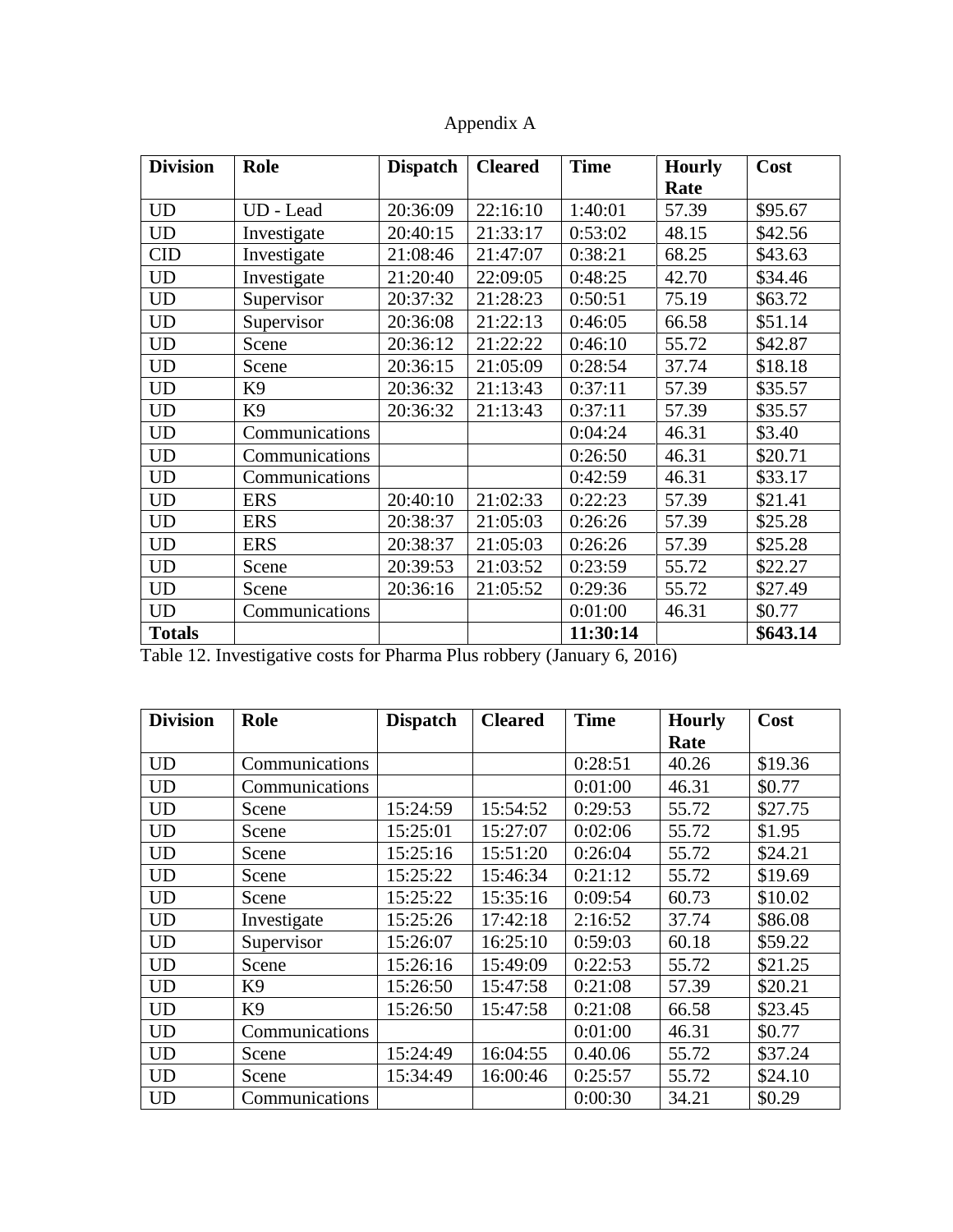| <b>UD</b>     | UD - Lead      | 15:37:08 | 19:15:54 | 3:38:46  | 57.39 | \$209.25 |
|---------------|----------------|----------|----------|----------|-------|----------|
| <b>UD</b>     | UD - Lead      | 15:37:08 | 19:15:54 | 3:38:46  | 34.15 | \$124.53 |
| <b>UD</b>     | Scene          | 15:27:10 | 15:56:25 | 0:29:15  | 55.72 | \$27.16  |
| <b>CID</b>    | CID - Lead     | 15:58:28 | 19:37:37 | 3:39:09  | 55.72 | \$203.51 |
| <b>UD</b>     | Communications |          |          | 0:01:00  | 46.31 | \$0.77   |
| Other         | Case           |          |          | 0:03:30  | 68.25 | \$3.98   |
|               | Management     |          |          |          |       |          |
| <b>Totals</b> |                |          |          | 18:58:03 |       | \$945.56 |

Table 13. Investigative costs for Simply Pharmacy robbery (February 3, 2016)

| <b>Division</b> | <b>Role</b>    | <b>Dispatch</b> | <b>Cleared</b> | <b>Time</b> | <b>Hourly</b> | Cost       |
|-----------------|----------------|-----------------|----------------|-------------|---------------|------------|
|                 |                |                 |                |             | Rate          |            |
| <b>UD</b>       | Communications |                 |                | 0:12:57     | 46.31         | \$9.99     |
| <b>UD</b>       | Investigate    | 17:39:22        | 21:47:10       | 4:07:48     | 57.39         | \$237.02   |
| <b>UD</b>       | Scene          | 17:39:22        | 18:29:16       | 0:49:54     | 57.39         | \$47.73    |
| <b>UD</b>       | Supervisor     | 17:39:23        | 22:25:53       | 4:46:30     | 60.18         | \$287.34   |
| <b>UD</b>       | Scene          | 17:39:43        | 21:06:41       | 3:26:58     | 57.39         | \$197.96   |
| <b>UD</b>       | Communications |                 |                | 0:01:00     | 46.31         | \$0.77     |
| <b>UD</b>       | Communications |                 |                | 0:01:00     | 46.31         | \$0.77     |
| UD              | Communications |                 |                | 0:01:00     | 46.31         | \$0.77     |
| <b>UD</b>       | Investigate    | 17:43:10        | 22:59:40       | 5:16:30     | 57.39         | \$302.73   |
| <b>UD</b>       | <b>ERS</b>     | 17:47:25        | 23:05:26       | 5:18:01     | 57.39         | \$304.18   |
| <b>UD</b>       | <b>ERS</b>     | 17:47:25        | 22:39:59       | 4:52:34     | 57.39         | \$279.84   |
| <b>UD</b>       | <b>ERS</b>     | 17:47:26        | 21:48:44       | 4:01:18     | 57.39         | \$230.80   |
| <b>UD</b>       | Investigate    | 17:57:41        | 23:05:26       | 5:07:45     | 48.15         | \$246.99   |
| <b>UD</b>       | <b>ERS</b>     |                 |                | 0:01:00     | 64.91         | \$1.08     |
| <b>UD</b>       | Communications |                 |                | 0:01:39     | 34.21         | \$0.94     |
| <b>UD</b>       | Communications |                 |                | 1:23:04     | 46.31         | \$64.11    |
| <b>UD</b>       | Communications | 19:10:02        | 20:25:04       | 1:15:02     | 60.73         | \$75.95    |
| <b>UD</b>       | Communications |                 |                | 0:02:14     | 46.31         | \$1.72     |
| Other           |                |                 |                | 0:01:00     | 68.25         | \$1.14     |
| <b>Totals</b>   |                |                 |                | 40:47:14    |               | \$2,291.85 |

Table 14. Investigative costs for Rexall robbery (February 28, 2016)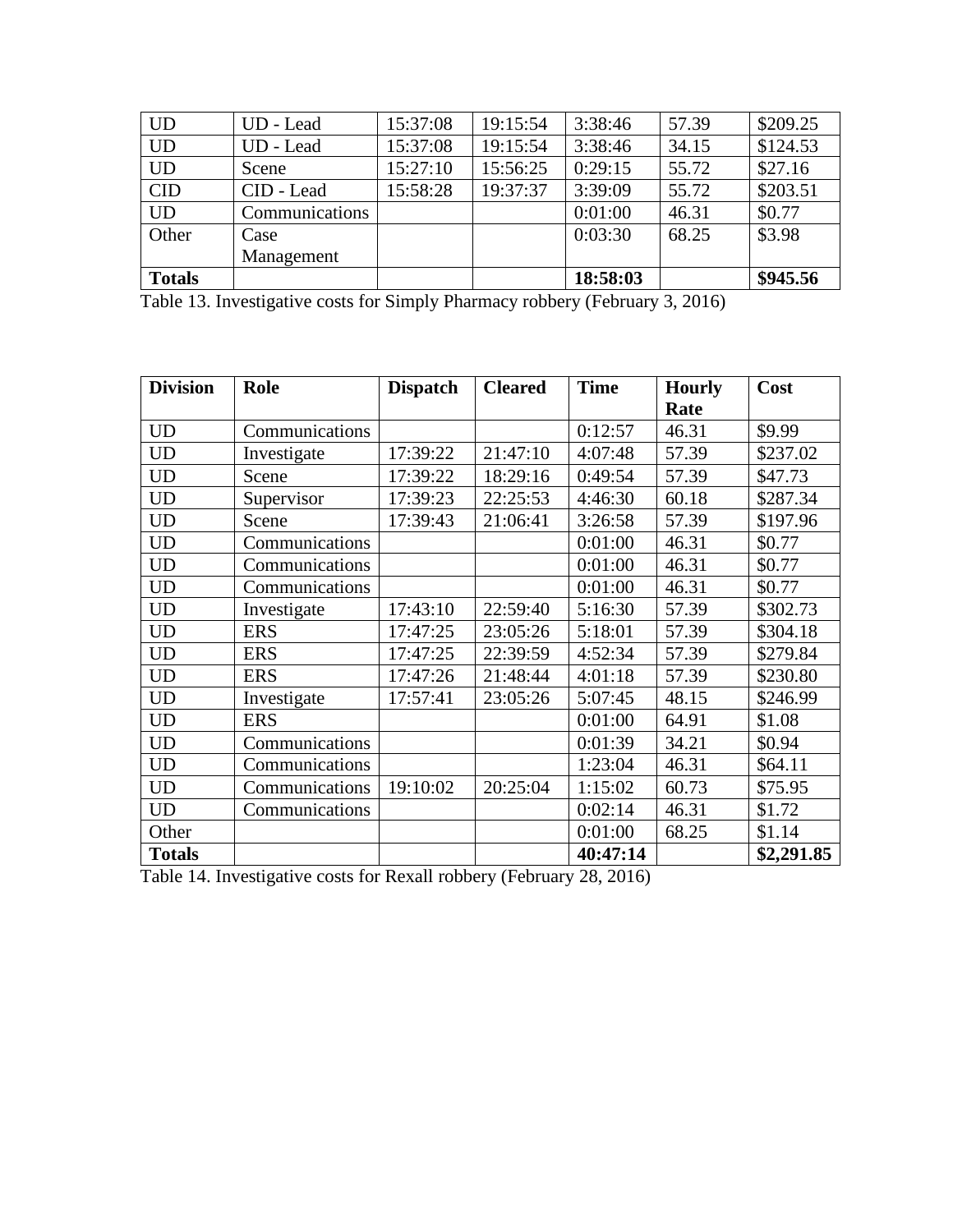| <b>Division</b> | <b>Role</b>    | <b>Dispatch</b> | <b>Cleared</b> | <b>Time</b> | <b>Hourly</b> | Cost       |
|-----------------|----------------|-----------------|----------------|-------------|---------------|------------|
|                 |                |                 |                |             | Rate          |            |
| <b>UD</b>       | Communications |                 |                | 0:28:15     | 46.31         | \$21.80    |
| <b>UD</b>       | Scene          | 18:04:49        | 19:34:56       | 1:30:07     | 55.72         | \$83.69    |
| <b>UD</b>       | Scene          | 18:04:53        | 19:34:52       | 1:29:59     | 55.72         | \$83.56    |
| <b>UD</b>       | Investigate    | 18:04:58        | 20:59:00       | 2:54:02     | 55.72         | \$161.61   |
| <b>UD</b>       | Scene          | 18:04:59        | 20:25:48       | 2:20:49     | 57.39         | \$134.69   |
| <b>UD</b>       | UD - Lead      | 18:05:03        | 21:00:15       | 2:55:12     | 55.72         | \$162.70   |
| <b>UD</b>       | Supervisor     | 18:05:06        | 19:15:05       | 1:09:59     | 75.19         | \$87.70    |
| <b>UD</b>       | Communications |                 |                | 0:01:00     | 46.31         | \$0.77     |
| <b>UD</b>       | Scene          | 18:05:38        | 20:06:01       | 2:00:23     | 55.72         | \$111.79   |
| <b>UD</b>       | Scene          | 18:05:38        | 20:06:01       | 2:00:23     | 57.39         | \$115.15   |
| <b>UD</b>       | Supervisor     | 18:05:40        | 18:31:33       | 0:25:53     | 66.58         | \$28.72    |
| <b>UD</b>       | Scene          | 18:05:45        | 20:32:03       | 2:26:18     | 55.72         | \$135.86   |
| <b>UD</b>       | Scene          | 18:06:04        | 19:23:32       | 1:17:28     | 48.15         | \$62.17    |
| <b>UD</b>       | Supervisor     | 18:06:13        | 19:12:01       | 1:05:48     | 66.58         | \$73.02    |
| <b>UD</b>       | Supervisor     | 18:06:13        | 19:12:01       | 1:05:48     | 64.91         | \$71.19    |
| <b>UD</b>       | Communications |                 |                | 0:03:00     | 46.31         | \$2.32     |
| <b>UD</b>       | Scene          | 18:07:05        | 19:20:37       | 1:13:32     | 55.72         | \$68.29    |
| <b>UD</b>       | Scene          | 18:05:01        | 19:11:00       | 1:05:59     | 60.73         | \$66.79    |
| <b>UD</b>       | Scene          | 18:10:02        | 19:11:00       | 1:00:58     | 57.39         | \$58.31    |
| <b>UD</b>       | Scene          | 18:10:02        | 19:11:00       | 1:00:58     | 34.15         | \$34.70    |
| <b>CID</b>      | CID - Lead     | 18:11:33        | 0:21:45        | 6:10:12     | 55.72         | \$343.78   |
| <b>CID</b>      | Investigate    | 18:11:33        | 0:21:45        | 6:10:12     | 57.39         | \$354.10   |
| <b>UD</b>       | Communications |                 |                | 0:01:00     | 46.31         | \$0.77     |
| <b>UD</b>       | K9             | 18:20:11        | 19:22:44       | 1:02:33     | 57.39         | \$59.83    |
| <b>UD</b>       | Communications |                 |                | 0:01:00     | 46.31         | \$0.77     |
| <b>UD</b>       | Scene          | 18:18:12        | 19:10:41       | 0:52:29     | 55.72         | \$48.74    |
| <b>UD</b>       | Communications |                 |                | 0:01:00     | 46.31         | \$0.77     |
| Other           | Case           |                 |                | 0:02:30     | 68.25         | \$2.84     |
|                 | Management     |                 |                |             |               |            |
| <b>Totals</b>   |                |                 |                | 41:56:47    |               | \$2,376.44 |

| Table 15. Investigative costs for Rexall robbery (March 15, 2016) |  |  |  |  |
|-------------------------------------------------------------------|--|--|--|--|
|-------------------------------------------------------------------|--|--|--|--|

| <b>Division</b> | Role           | <b>Dispatch</b> | <b>Cleared</b> | <b>Time</b> | <b>Hourly</b> | Cost     |
|-----------------|----------------|-----------------|----------------|-------------|---------------|----------|
|                 |                |                 |                |             | Rate          |          |
| <b>UD</b>       | Communications |                 |                | 0:11:16     | 46.31         | \$8.70   |
| <b>UD</b>       | Communications |                 |                | 0:01:00     | 46.31         | \$0.77   |
| <b>UD</b>       | Scene          | 18:47:17        | 19:17:56       | 0:30:39     | 34.15         | \$17.45  |
| <b>UD</b>       | Scene          | 18:47:21        | 19:14:32       | 0:27:11     | 57.39         | \$26.00  |
| <b>UD</b>       | UD - Lead      | 18:47:24        | 22:24:00       | 3:36:36     | 55.72         | \$201.14 |
| <b>UD</b>       | Investigate    | 18:47:26        | 20:18:30       | 1:31:04     | 57.39         | \$87.11  |
| <b>UD</b>       | Scene          | 18:47:29        | 19:22:11       | 0:34:42     | 57.39         | \$33.19  |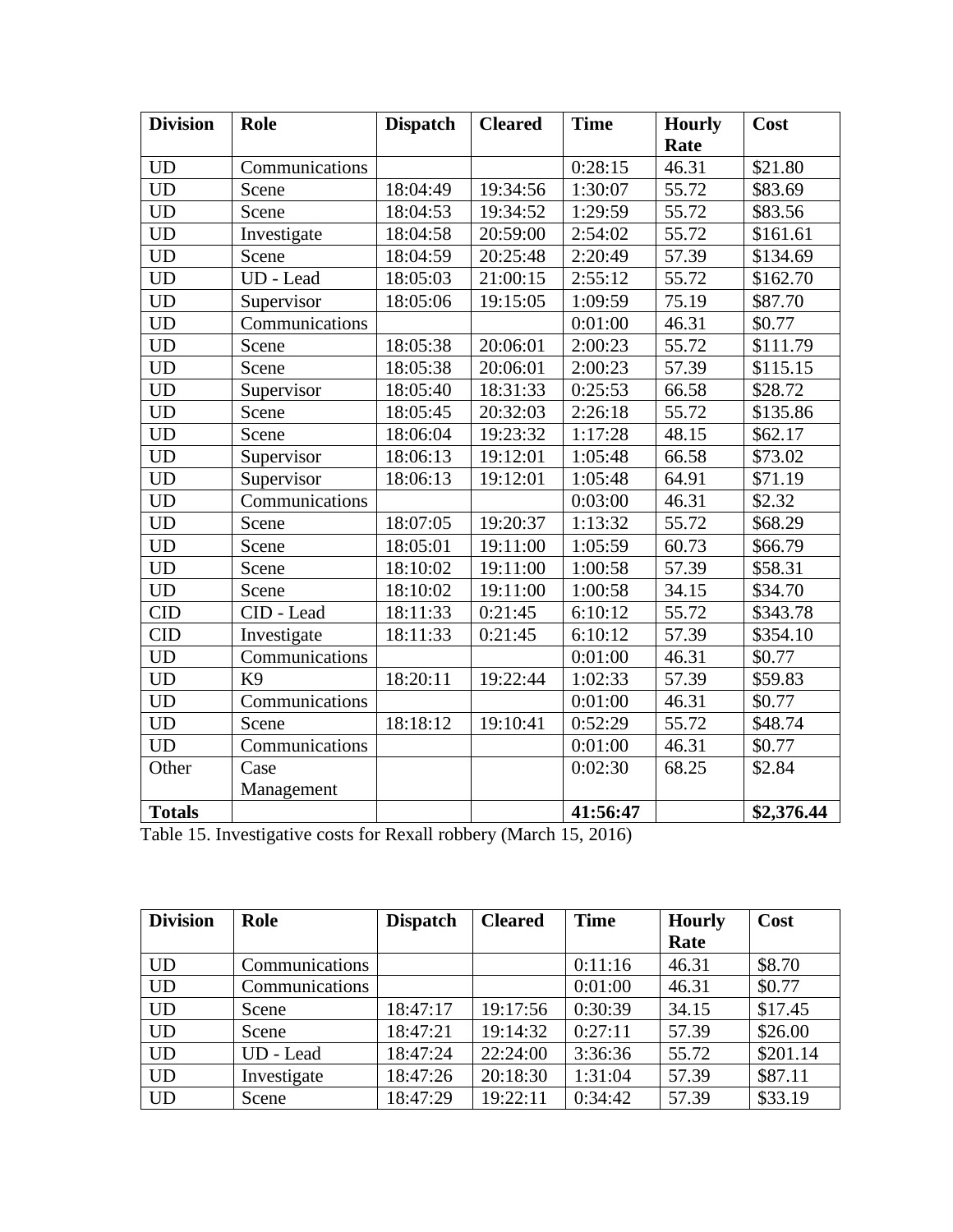| <b>UD</b>     | Communications |          |          | 0:01:00  | 46.31 | \$0.77   |
|---------------|----------------|----------|----------|----------|-------|----------|
| <b>UD</b>     | Supervisor     | 18:47:39 | 19:40:36 | 0:52:57  | 57.39 | \$50.65  |
| <b>UD</b>     | Investigate    | 18:49:33 | 20:17:34 | 1:28:01  | 57.39 | \$84.19  |
| <b>CID</b>    | Investigate    | 18:54:18 | 20:00:38 | 1:06:20  | 66.58 | \$73.61  |
| <b>UD</b>     | Communications |          |          | 0:01:00  | 40.26 | \$0.67   |
| <b>UD</b>     | Communications |          |          | 0:01:00  | 46.31 | \$0.77   |
| Other         | Case           |          |          | 0:06:00  | 68.25 | \$6.83   |
|               | Management     |          |          |          |       |          |
| <b>Totals</b> |                |          |          | 10:28:46 |       | \$591.84 |

Table 16. Investigative costs for Shoppers Drug Mart robbery (April 5, 2016)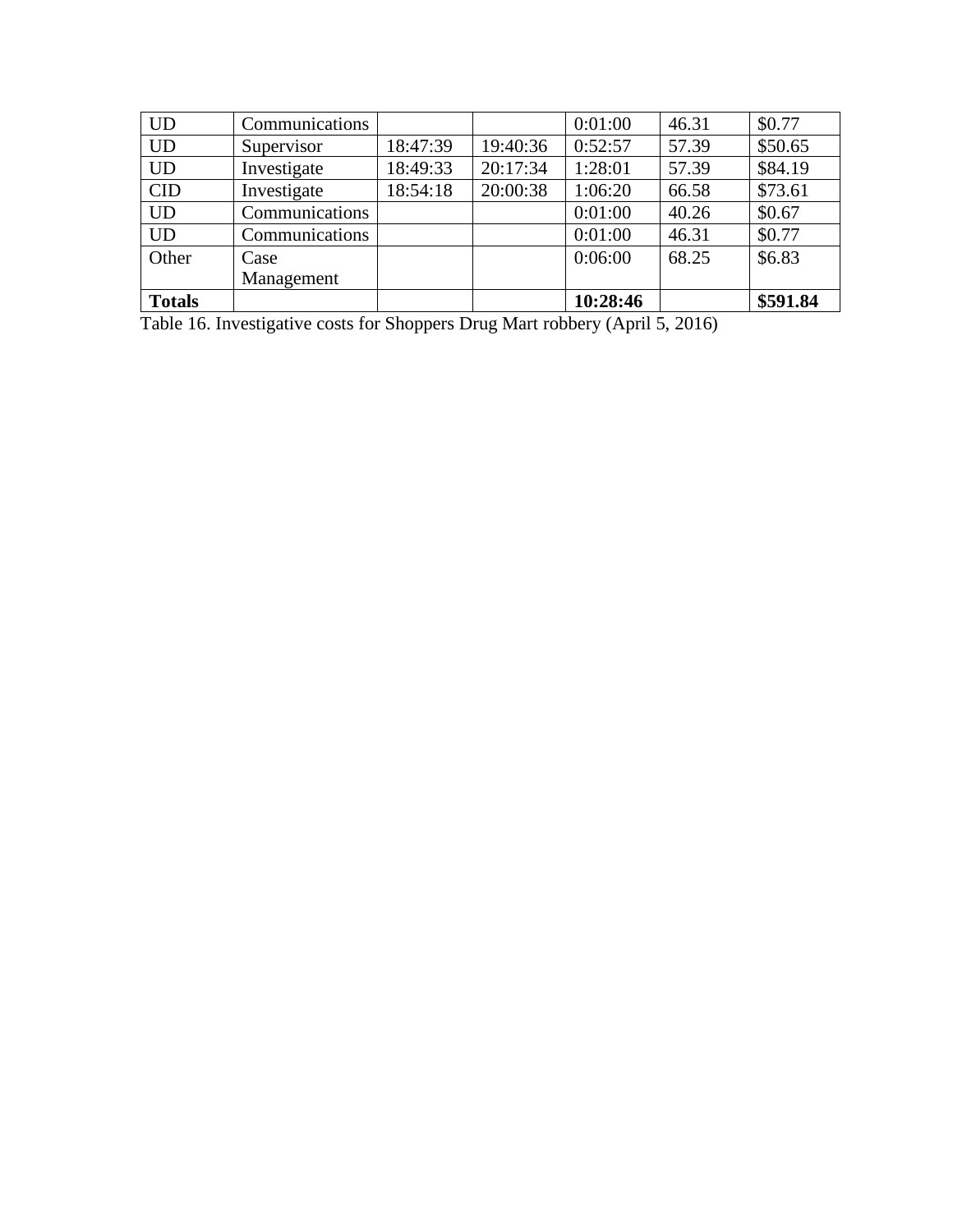### **References**

Boyce, J., Rotenberg, C and Karam, M. 2015.

- Brochu, S., Cousineau, M. M., Gillet, M., Cournoyer, L. G., Pernanen, K., and Motiuk, L. (2001). Drugs, alcohol, and criminal behaviour: A profile of inmates in Canadian federal institutions.
- Burke, D. (2017). Hunger for opioids makes Nova Scotia pharmacies a target for robbers. CBC News online. Retrieved from https://www.cbc.ca/news/canada/novascotia/pharmacies-robbery-weapons-guns-knives-opioids-drugs-1.4184682
- CTV London (2016a). Suspect sought in attempted pharmacy robbery. CTV News. Retrieved from https://london.ctvnews.ca/suspect-sought-in-attempted-pharmacyrobbery-1.2766670
- CTV London (2016b). London police seek suspect in Rexall robbery. CTV News. Retrieved from https://london.ctvnews.ca/london-police-seek-suspect-in-rexall-robbery-1.2819180
- Coffey, C. and Copenhagen, C. 2017. "Pharmacy Robberies a Nasty Side Effect of Nation's Opioid Crisis." Retrieved from https://www.nbcchicago.com/investigations/ Pharmacy-Robberies-a-Nasty-Side-Effect-of-Nations-Opioid-Crisis-422408144.html
- Daniszewski, D. (2017). London police report another pharmacy robbery. London Free Press online. Retrieved from http://lfpress.com/2017/01/05/man-scores-prescriptionmeds-in-north-london-pharmacy-robbery/wcm/613f4e7c-5ad2-7194-533d-8f0569a996ae
- Denney, A. 2018. "CVS Agrees to Pay Feds \$1.5M for Failing to Report Opioid Theft from Long Island Stores." Retrieved from https://www.law.com/newyorklawjournal/ 2018/06/28/cvs-agrees-to-pay-feds-1-5m-for-failing-to-report-opioid-theft-from-longisland-stores/?slreturn=20180624131005
- Di Matteo, L. (2014). *Police and crime rates in Canada: a comparison of resources and outc*omes. Retrieved from https://www.fraserinstitute.org/research/police-and-crimerates-canada
- Easton, S., Furness, H., and Brantingham, P. (2014). Cost of crime in Canada 2014 report: Fraser Institute. Retrieved from [https://www.fraserinstitute.org/research/cost](https://www.fraserinstitute.org/research/cost-)crime- canada-2014-report
- Ellingwood, H. (2016). *A Better Estimation of Police Costs by Offence Types*. Public Safety Canada= Sécurité publique Canada.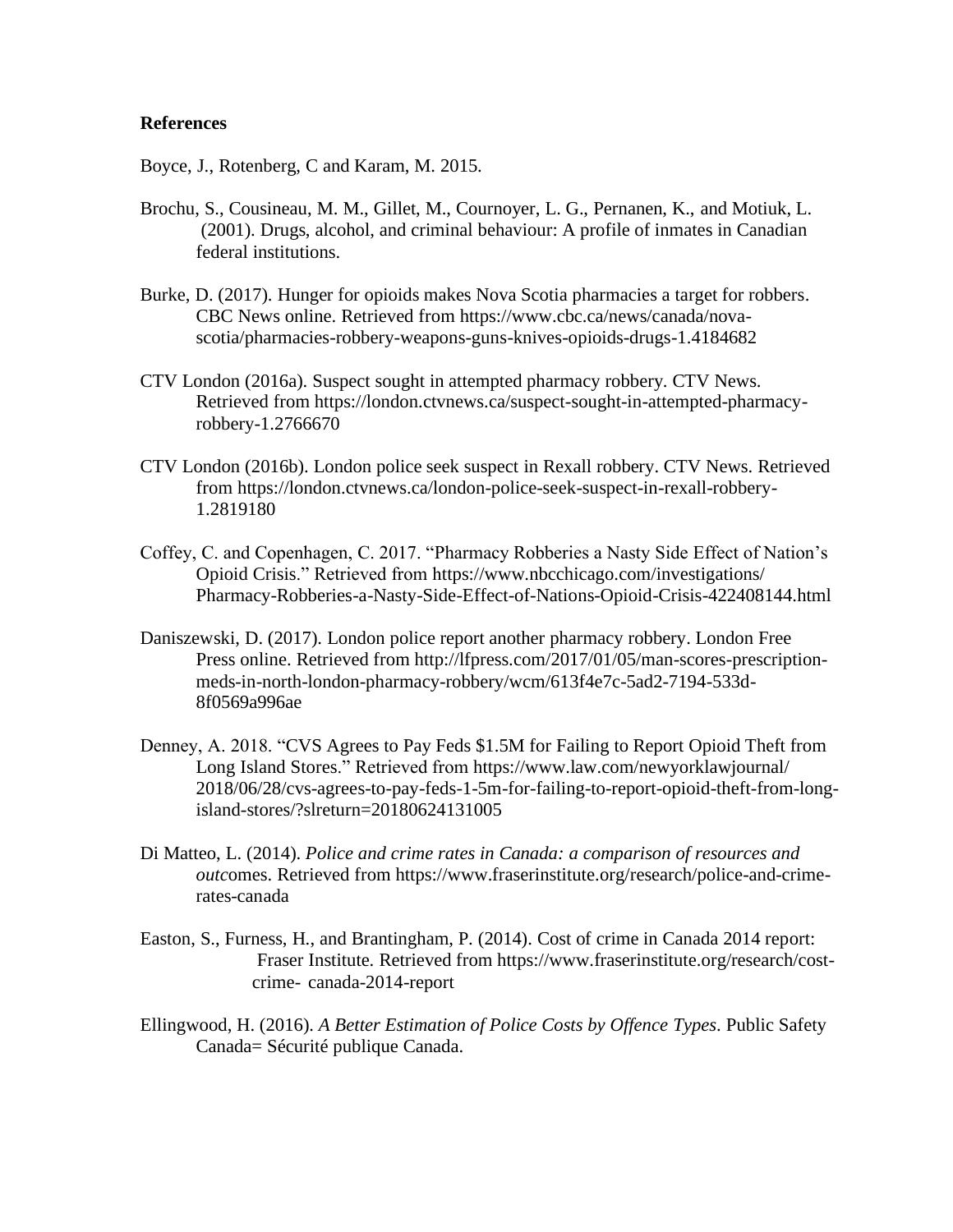Ericson, Richard V. 1981. *Making Crime: A Study of Detective Work*. Toronto: Butterworths.

- Fletcher, E. 2017. "What's Behind the Spike in Drug Store Robberies?" *Sacramento Bee online*. Retrieved from https://www.sacbee.com/news/local/crime/ article188636384.html#storylink=cpy
- Gason, G. and Goglesong, T. 2010. "Making Policing More Affordable." NIJ New Perspectives in Policing newsletter. Retrieved from https://www.ncjrs.gov/ pdffiles1/nij/231096.pdf
- Gabor, T. (2015). *Costs of Crime and Criminal Justice Responses.* Retrieved from [https://www.publicsafety.gc.ca/cnt/rsrcs/pblctns/2015-r022/index-](https://www.publicsafety.gc.ca/cnt/rsrcs/pblctns/2015-r022/index-en.aspx) en.aspx
- Government of Canada (2018). National report: Apparent opioid-related deaths in Canada. Retrieved from: https://www.canada.ca/en/public-health/services/publications/ healthy-living/national-report-apparent-opioid-related-deaths-released-march-2018.html
- Greenland, J., Alam, S. (2017). *Police resources in Canada, 2016.* Retrieved from <http://www.statcan.gc.ca/pub/85-002-x/2017001/article/14777-eng.htm>
- Gropper, B. A. (1985). *Probing the links between drugs and crime*. Washington, DC: US Department of Justice, National Institute of Justice.
- Heaton, P. (2010). Hidden in plain sight: What cost-of-crime research can tell us about investing in police. RAND Occasional papers. Retrieved from: https://www.rand.org/pubs/occasional\_papers/OP279.html
- Heydari, R. (2017). Pharmacy robberies continue to plague Windsor. CBC News online. Retrieved from https://www.cbc.ca/news/canada/windsor/pharmacy-robberies-stillproblem-windsor-1.4025490
- Howorun, C. (2017). 'Unexplained losses' of opioids on the rise in Canadian hospitals. Maclean's Magazine online. Retrieved from Https://www.macleans.ca/society/ health/unexplained-losses-of-opioids-on-the-rise-in-canadian-hospitals/
- Innes, M. 2010. A 'Mirror' and a 'Motor': Researching and Reforming Policing in an Age of Austerity. *Policing: A Journal of Policy and Practice*, 4(2): 127-134.
- Malm, A., Pollard, N., Brantingham, P., Tinsley, P., Plecas, D., Brantingham, P., Cohen, I., Kinney, B. (2005). *A 30 Year Analysis of Police Service Delivery and Costing.*  Retrieved from [https://www.ufv.ca/media/assets/ccjr/ccjr-resources/ccjr](https://www.ufv.ca/media/assets/ccjr/ccjr-resources/ccjr-publications/30_Year_Analysis_(English).pdf)[publications/30\\_Year\\_Analysis\\_\(English\).pdf](https://www.ufv.ca/media/assets/ccjr/ccjr-resources/ccjr-publications/30_Year_Analysis_(English).pdf)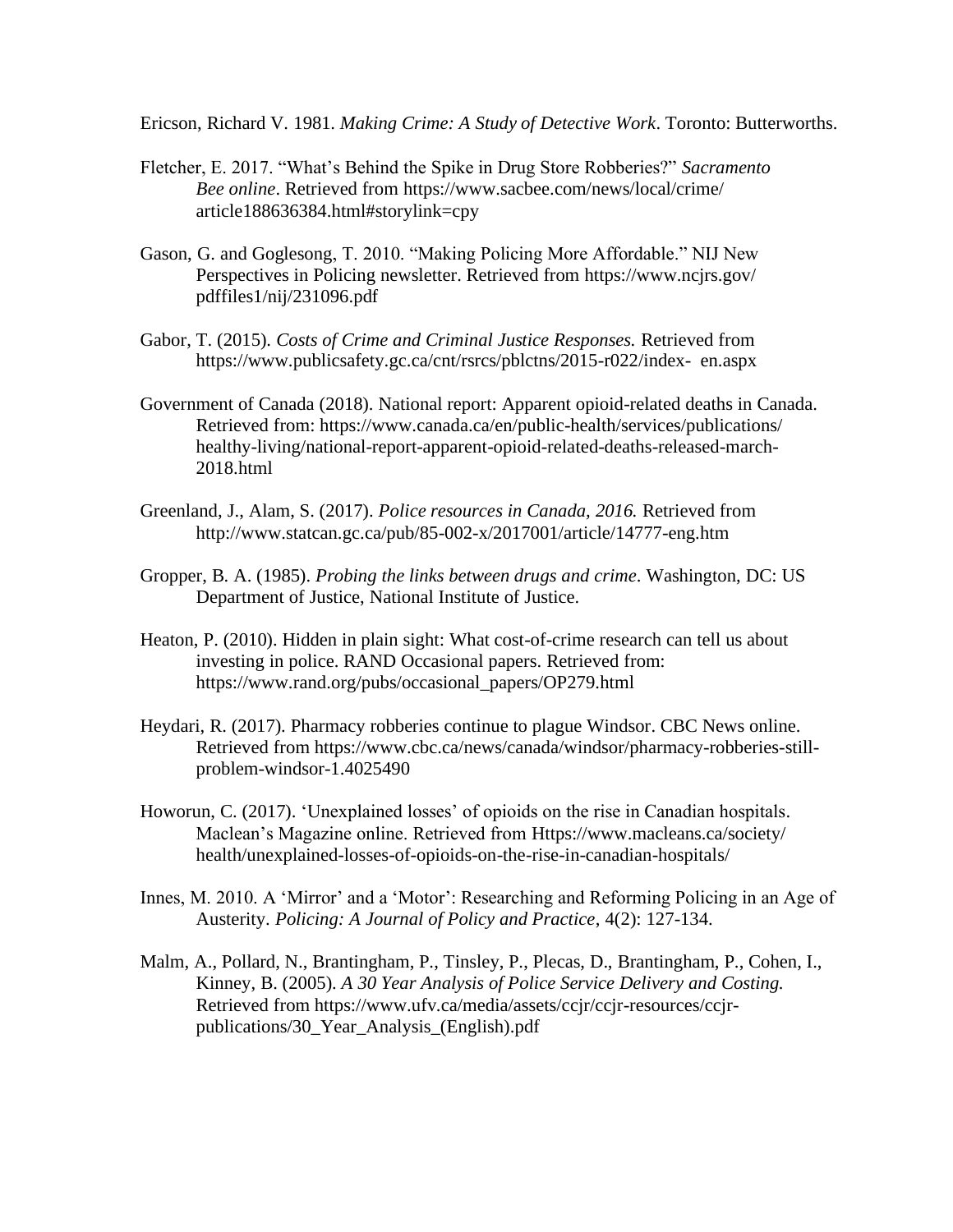- Mazowita, B., Greenland, J. (2016). *Police resources in Canada, 2015.* Retrieved from [http://www.statcan.gc.ca/pub/85-002-x/2016001/article/14323](http://www.statcan.gc.ca/pub/85-002-x/2016001/article/14323-eng.htm?wbdisable=true) [eng.htm?wbdisable=true](http://www.statcan.gc.ca/pub/85-002-x/2016001/article/14323-eng.htm?wbdisable=true)
- McCormick, A. V. (2012). *Challenges associated with interpreting and using police clearance rates*. Abbotsford, B.C.: University of the Fraser Valley, Centre for Public Safety and Criminal Justice Research.
- Monnier, C., Robert-Colomby, J., Benzaccar, N., Modica, C., and Perron, R. M. (2016). Core issue. In *Prevention of drug-related crime report* (pp. 12-27). Retrieved from [http://www.unodc.org/documents/ungass2016//Contributions/Civil/ICPC/Rapport\\_FI](http://www.unodc.org/documents/ungass2016/Contributions/Civil/ICPC/Rapport_FI%09NAL_ENG_2015.pdf) [NAL\\_ENG\\_2015.pdf](http://www.unodc.org/documents/ungass2016/Contributions/Civil/ICPC/Rapport_FI%09NAL_ENG_2015.pdf)
- National Incident Based Reporting System. (2011). *Crimes against persons, property, and society.* Retrieved from [https://ucr.fbi.gov/nibrs/2011/resources/crimes-against](https://ucr.fbi.gov/nibrs/2011/resources/crimes-against-%09persons-property-and-society)[persons-property-and-society](https://ucr.fbi.gov/nibrs/2011/resources/crimes-against-%09persons-property-and-society)
- Potkins, M. (2017, April 20). *Opioid addiction led to string of pharmacy robberies in Alberta, Ontario.* Retrieved from [http://calgaryherald.com/news/crime/charges-laid](http://calgaryherald.com/news/crime/charges-laid-in-string-of-)[in-string-of-p](http://calgaryherald.com/news/crime/charges-laid-in-string-of-)harmacy-robberies-in-alberta-ontario
- Public Safety Canada. (2013). *Summit on the economics of policing- summit report.* Retrieved from [https://www.publicsafety.gc.ca/cnt/rsrcs/pblctns/smmt-cnmcs-plcng-](https://www.publicsafety.gc.ca/cnt/rsrcs/pblctns/smmt-cnmcs-plcng-2013/index-en.aspx)[2013/index-en.aspx](https://www.publicsafety.gc.ca/cnt/rsrcs/pblctns/smmt-cnmcs-plcng-2013/index-en.aspx)
- Ruddell, R., and Jones, N. A. (2014). The economics of Canadian policing: five years into the great recession. *Paper for the Collaborative Centre for Justice and Safety*.
- Sawatsky, M., Ruddell, R., Jones, N. (2017). A quantitative study of Prince Albert's crime/risk reduction approach to community safety. *Journal of Community Safety & Well-Being, 2*(1). Retrieved from <https://journalcswb.ca/index.php/cswb/article/view/38/74>
- Tromp, S. (2016). Prescription drug losses, thefts on the rise at smaller B.C. hospitals. The Globe and Mail online. Retrieved from https://www.theglobeandmail.com/ news/british-columbia/prescription-drug-losses-thefts-on-the-rise-at-smaller-bchospitals/article28826576/
- Police resources in Canada, 2009. (2009, December 14). Retrieved from http://www.statcan.gc.ca/pub/85-225-x/2009000/part-partie1-eng.htm
- RAND. (2010). Cost of Crime Calculator. Retrieved from https://www.rand.org/jie/justicepolicy/centers/quality-policing/cost-of-crime.html
- Wallace, M., Turner, J., Matarazzo, A., Babyak, C. (2009). *Measuring Crime in Canada*: *Introducing the Crime Severity Index and Improvements to the Uniform Crime*